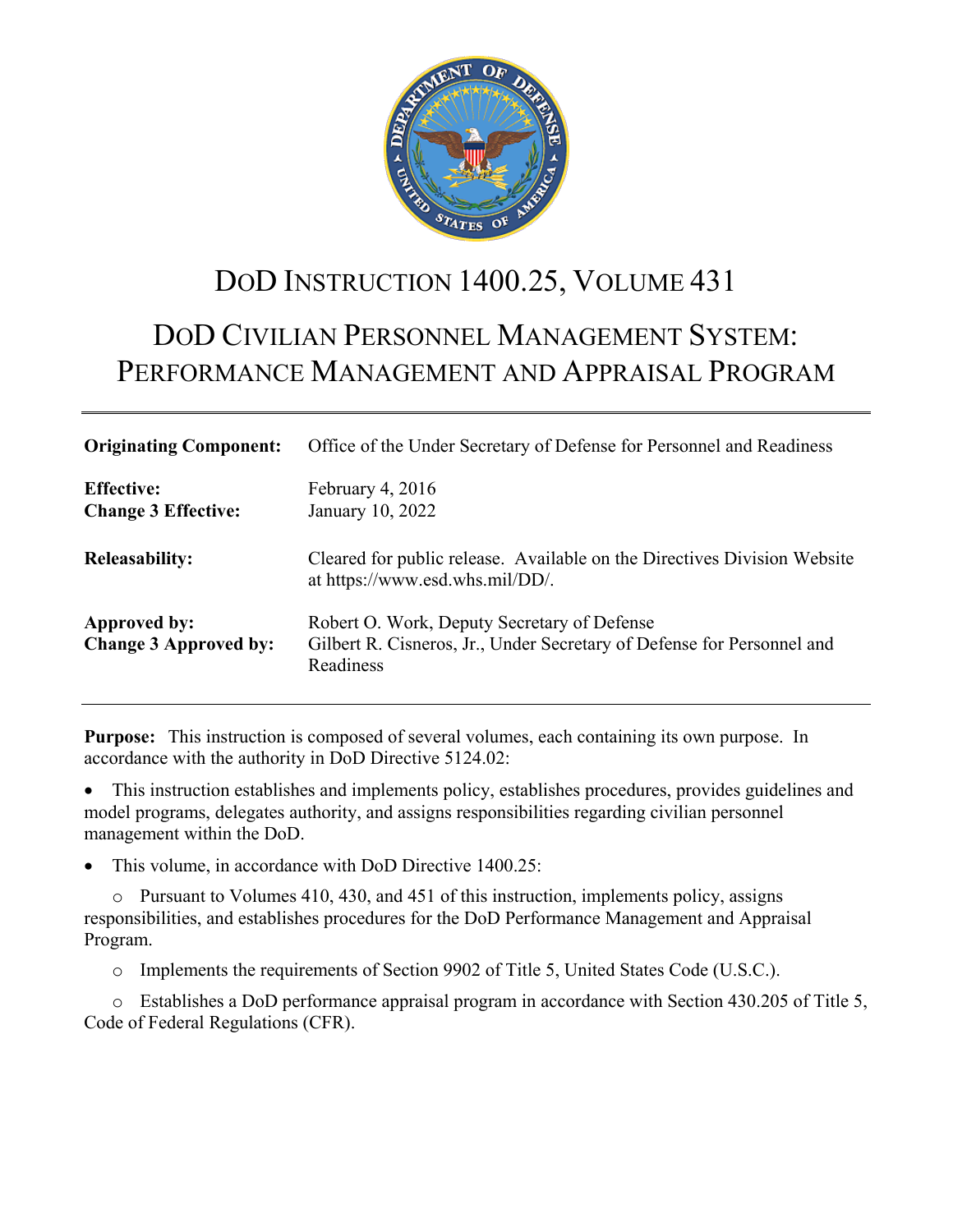# **TABLE OF CONTENTS**

| 2.1. Assistant Secretary of Defense for Manpower and Reserve Affairs (ASD(M&RA)) 5     |  |
|----------------------------------------------------------------------------------------|--|
| 2.2. Deputy Assistant Secretary of Defense for Civilian Personnel Policy (DASD(CPP)) 5 |  |
|                                                                                        |  |
|                                                                                        |  |
|                                                                                        |  |
|                                                                                        |  |
|                                                                                        |  |
|                                                                                        |  |
|                                                                                        |  |
|                                                                                        |  |
|                                                                                        |  |
|                                                                                        |  |
|                                                                                        |  |
|                                                                                        |  |
|                                                                                        |  |
|                                                                                        |  |
|                                                                                        |  |
|                                                                                        |  |
|                                                                                        |  |
|                                                                                        |  |
|                                                                                        |  |
|                                                                                        |  |
|                                                                                        |  |
|                                                                                        |  |
|                                                                                        |  |
|                                                                                        |  |
|                                                                                        |  |
|                                                                                        |  |
|                                                                                        |  |
|                                                                                        |  |
|                                                                                        |  |
|                                                                                        |  |
|                                                                                        |  |
|                                                                                        |  |
|                                                                                        |  |
| 3.7. Linkage of Performance Management to Other Personnel Actions.  14                 |  |
|                                                                                        |  |
|                                                                                        |  |
|                                                                                        |  |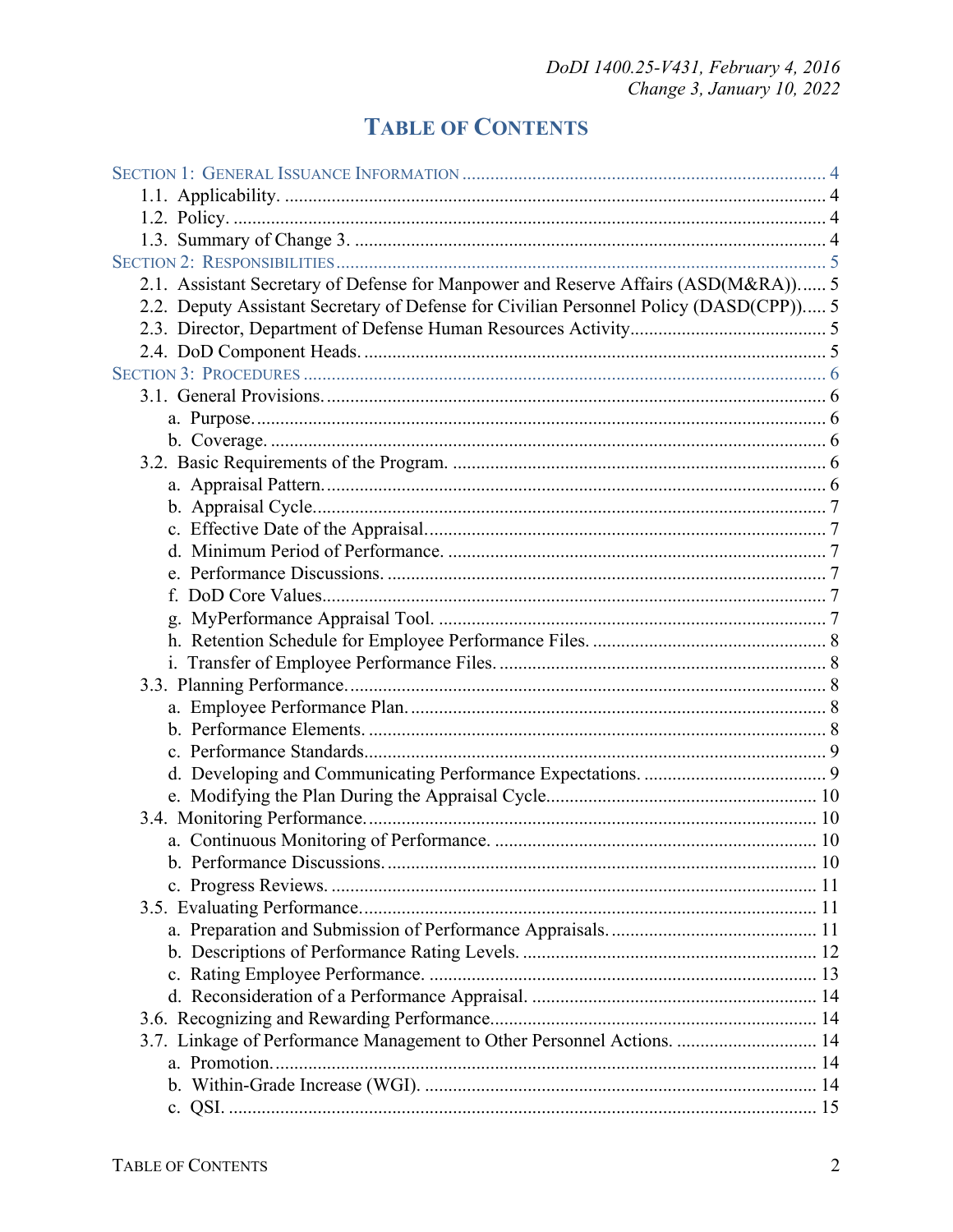| d. Reassignment, Reduction in Grade, or Removal Based on Unacceptable Performance. |  |
|------------------------------------------------------------------------------------|--|
|                                                                                    |  |
|                                                                                    |  |
|                                                                                    |  |
|                                                                                    |  |
| b. Employees Performing Union Representational Responsibilities.  15               |  |
|                                                                                    |  |
|                                                                                    |  |
|                                                                                    |  |
| f. Employees Who Transfer or Supervisors Who Leave During the Appraisal Cycle 16   |  |
|                                                                                    |  |
|                                                                                    |  |
|                                                                                    |  |
|                                                                                    |  |
|                                                                                    |  |
|                                                                                    |  |
|                                                                                    |  |
|                                                                                    |  |

## TABLES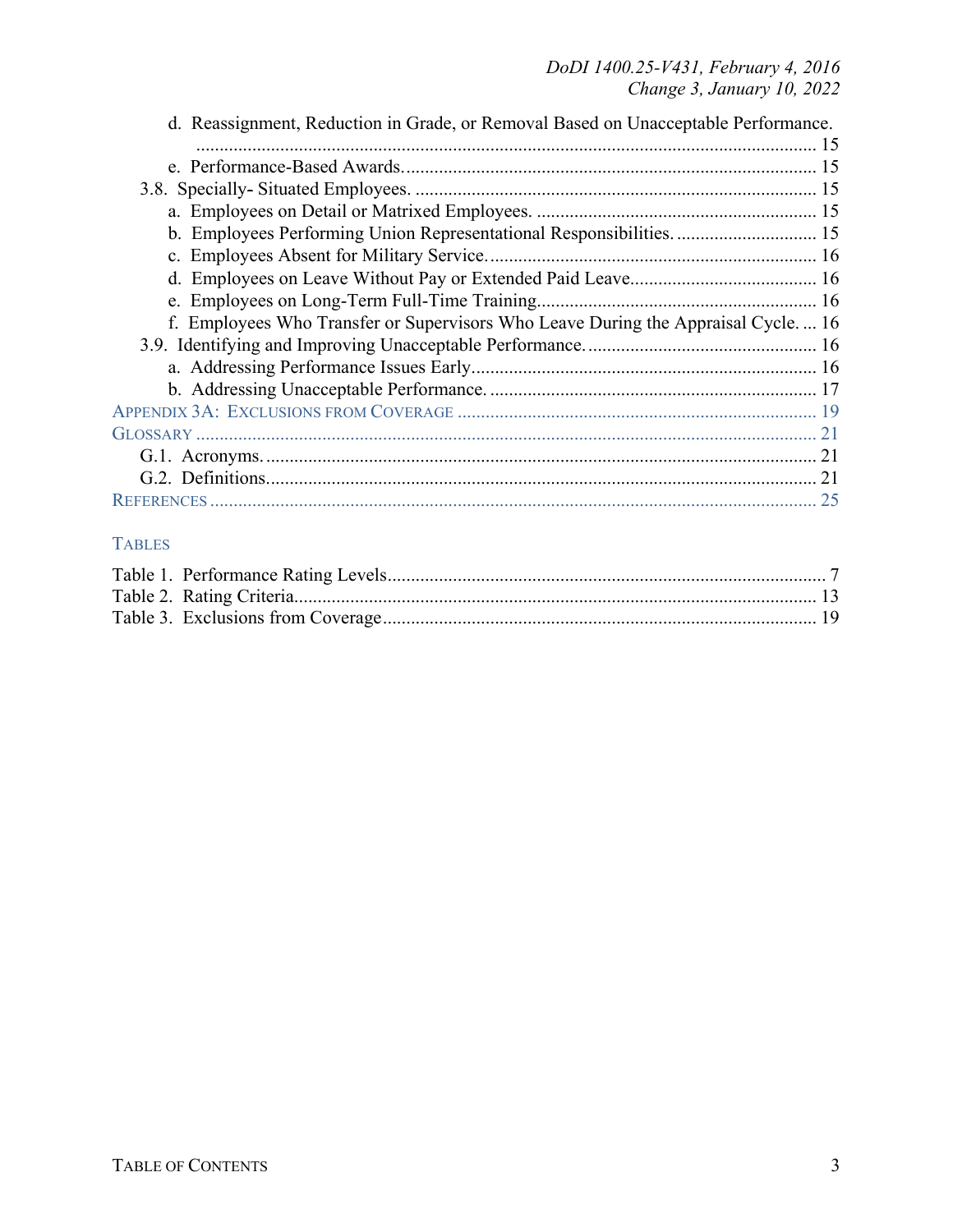## **SECTION 1: GENERAL ISSUANCE INFORMATION**

<span id="page-3-1"></span><span id="page-3-0"></span>**1.1. APPLICABILITY.** This volume applies to OSD, the Military Departments, the Office of the Chairman of the Joint Chiefs of Staff and the Joint Staff, the Combatant Commands, the Office of Inspector General of the Department of Defense, the Defense Agencies, the DoD Field Activities, and all other organizational entities within the DoD (collectively referred to in this volume as the "DoD Components").

<span id="page-3-2"></span>**1.2. POLICY.** The DoD will:

a. Provide a fair, credible, and transparent performance appraisal program for linking bonuses and other performance-based actions to employee performance in accordance with Section 9902 of Title 5, U.S.C.

b. Develop and maintain a results-oriented performance culture that links individual performance to organizational goals.

<span id="page-3-3"></span>**1.3. SUMMARY OF CHANGE 3.** The changes to this volume are administrative and:

a. Make procedural language in Paragraph 3.9.b.(2)(c) of this volume compliant with Section 3(c) of Executive Order 14003.

b. Update references for accuracy.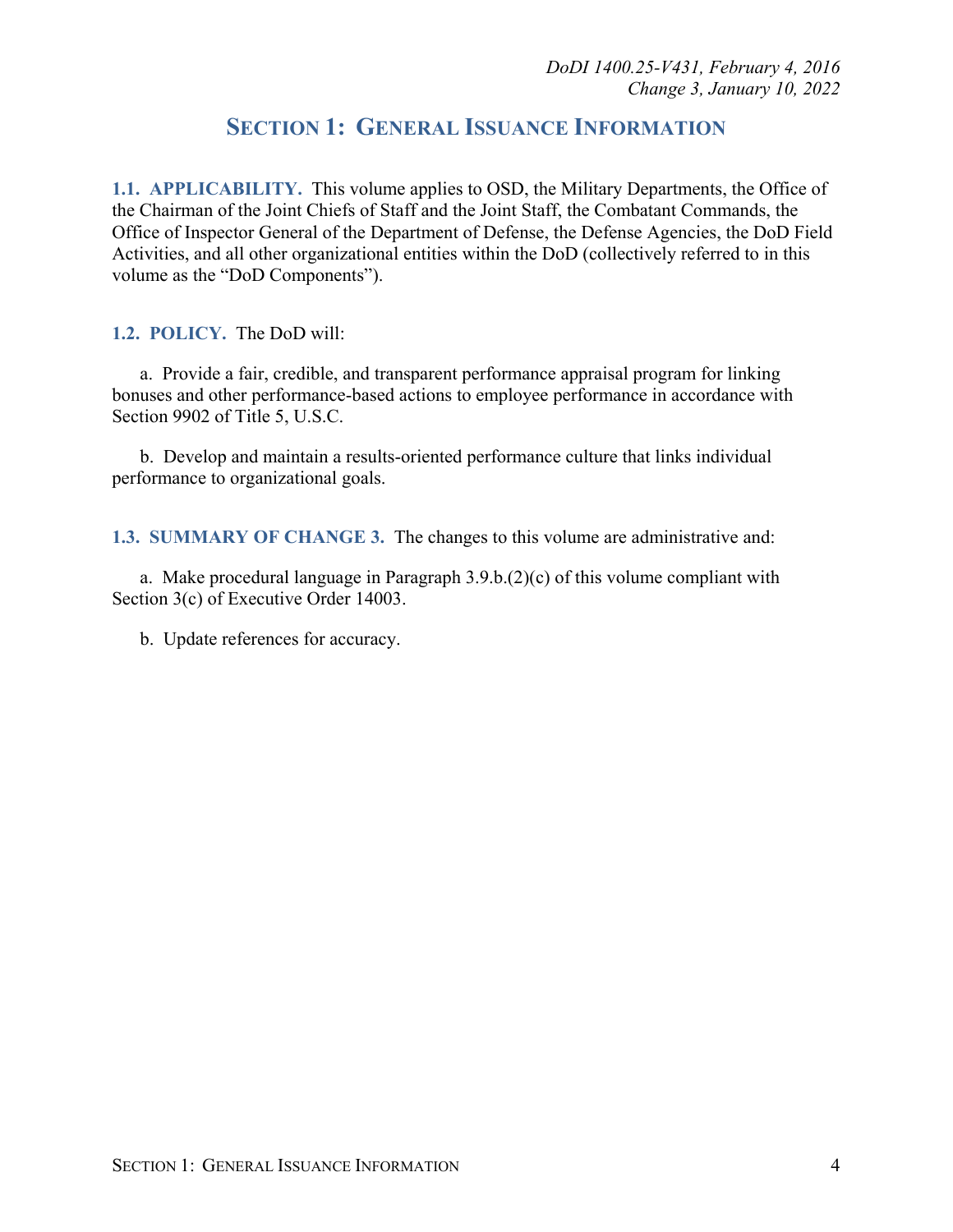## **SECTION 2: RESPONSIBILITIES**

<span id="page-4-1"></span><span id="page-4-0"></span>**2.1. ASSISTANT SECRETARY OF DEFENSE FOR MANPOWER AND RESERVE AFFAIRS (ASD(M&RA)).** Under the authority, direction, and control of the Under Secretary of Defense for Personnel and Readiness (USD(P&R)), the ASD(M&RA) has overall responsibility for the development of DoD civilian personnel policy covered by this volume.

<span id="page-4-2"></span>**2.2. DEPUTY ASSISTANT SECRETARY OF DEFENSE FOR CIVILIAN PERSONNEL POLICY (DASD(CPP)).** Under the authority, direction, and control of the ASD(M&RA), the DASD(CPP) supports the development of civilian personnel policy covered by this volume and monitors its execution by DoD Components, ensuring consistent implementation and application throughout DoD.

#### <span id="page-4-3"></span>**2.3. DIRECTOR, DEPARTMENT OF DEFENSE HUMAN RESOURCES ACTIVITY.**

Under the authority, direction, and control of the USD(P&R), the Director, Department of Defense Human Resources Activity, provides support to the DASD(CPP), as appropriate, in execution of duties and responsibilities assigned in this volume.

#### <span id="page-4-4"></span>**2.4. DOD COMPONENT HEADS.** The DoD Component heads:

a. Oversee the implementation, application, and evaluation of performance management programs within their respective Components.

b. Ensure that the DoD Performance Management and Appraisal Program procedures and requirements are applied properly within their respective Components.

c. Ensure that new supervisors and employees, as well as those transferred or promoted, receive information and are properly oriented to the DoD Performance Management and Appraisal Program.

d. Ensure performance management training for supervisors and employees is provided.

e. Actively promote a high-performance culture within their respective Components.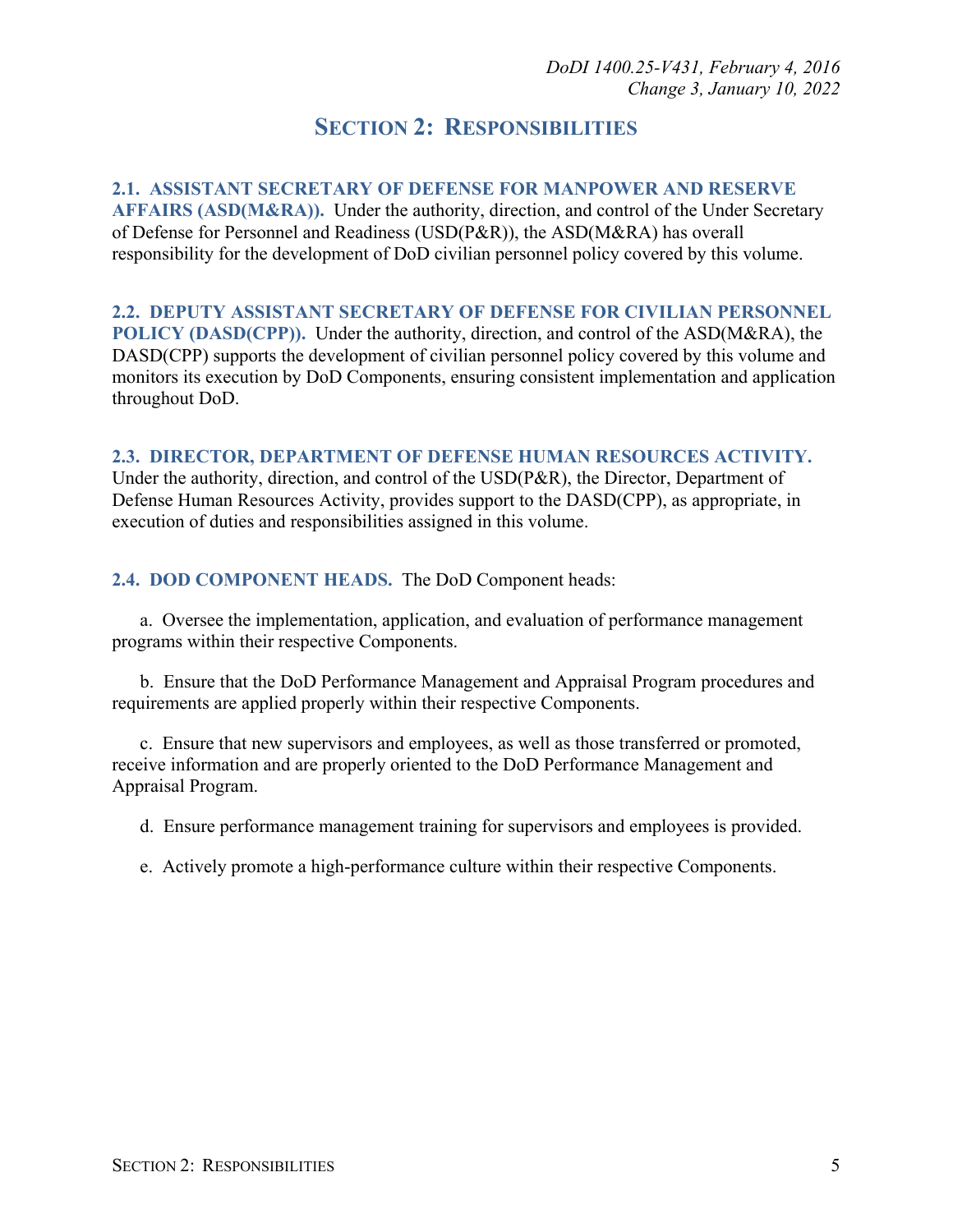## **SECTION 3: PROCEDURES**

#### <span id="page-5-1"></span><span id="page-5-0"></span>**3.1. GENERAL PROVISIONS.**

<span id="page-5-2"></span>**a. Purpose.** The DoD Performance Management and Appraisal Program:

(1) Provides a framework for supervisors and managers to communicate expectations and job performance.

(2) Links individual employee performance and organizational goals.

(3) Facilitates a fair and meaningful assessment of employee performance.

(4) Establishes a systematic process for planning, monitoring, evaluating, and recognizing and rewarding employee performance that contributes to mission success.

(5) Nurtures a high-performance culture that promotes meaningful and ongoing dialogue between employees and supervisors and holds both accountable for performance.

(6) Supports and is consistent with merit system principles in Section 2301 of Title 5, U.S.C.

#### <span id="page-5-3"></span>**b. Coverage.**

(1) DoD Component Coverage. The DoD Performance Management and Appraisal Program applies to all DoD employees, except those employees in positions identified in Appendix 3A.

(2) Savings Provision. No employee may be concurrently covered by more than one performance appraisal program in accordance with the savings provision established in Volume 430 of this instruction. Accordingly, the requirements of this volume will not apply to employees subject to performance improvement plans (PIPs), or subsequent actions resulting from having failed a PIP, taken in accordance with Chapter 43 of Title 5, U.S.C., that initiated prior to the effective date of implementation of the DoD Performance Management and Appraisal Program with respect to the employee.

#### <span id="page-5-4"></span>**3.2. BASIC REQUIREMENTS OF THE PROGRAM.**

<span id="page-5-5"></span>**a. Appraisal Pattern.** The DoD Performance Management and Appraisal Program uses a three-level rating pattern, Summary Level Pattern B, as identified in Section 430.208(d)(1) of Title 5, CFR, and the performance rating levels (also known as "summary levels") listed in Table 1 must be used.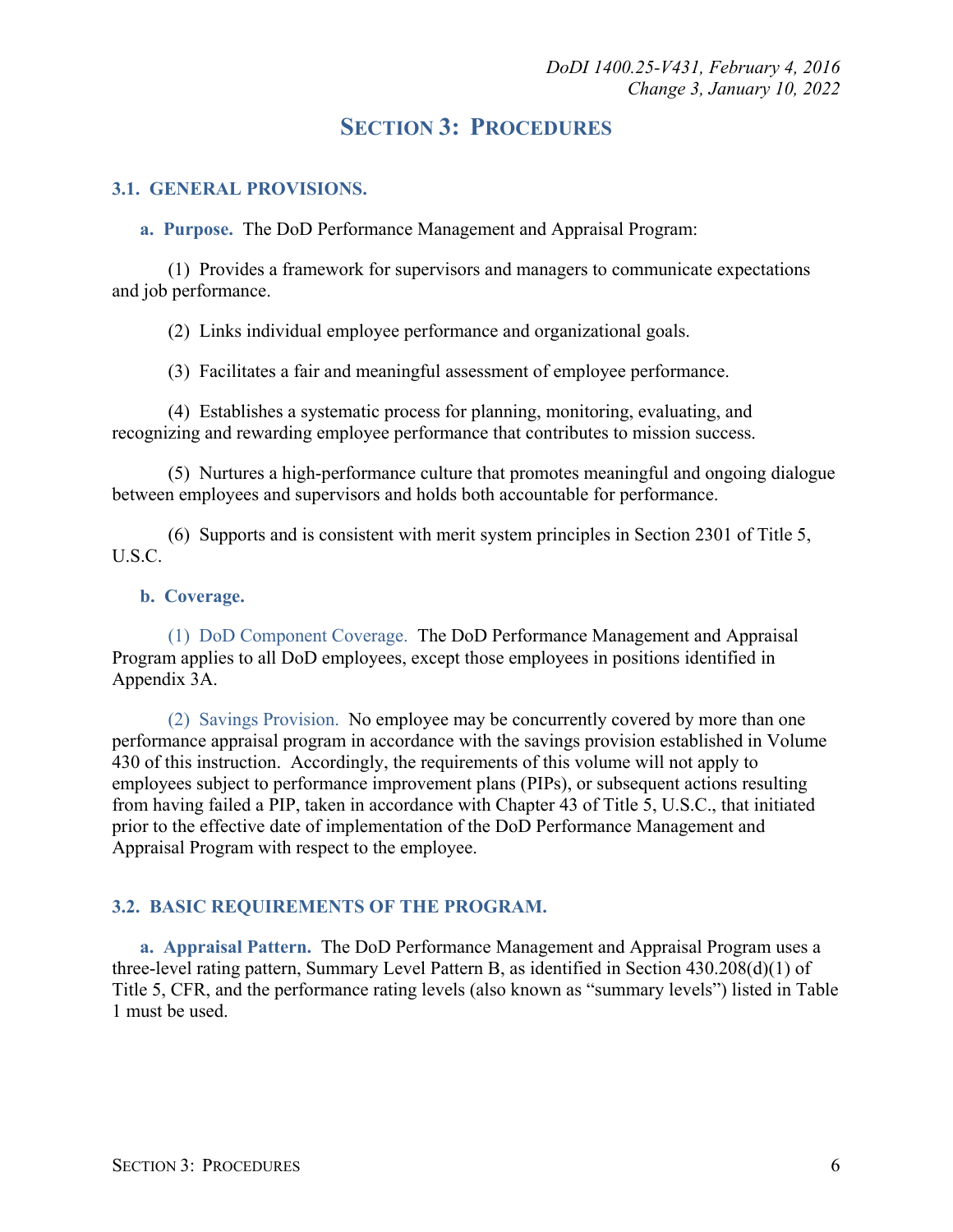| Level $5 -$ Outstanding    |
|----------------------------|
| Level 3 – Fully Successful |
| Level 1 – Unacceptable     |

#### **Table 1. Performance Rating Levels**

<span id="page-6-0"></span>**b. Appraisal Cycle.** The appraisal cycle for employees covered by the DoD Performance Management and Appraisal Program is April 1 through March 31 of each calendar year. Components operating academic institutions may elect to apply an appraisal cycle based on their academic year to some or all of the employees of these academic institutions.

<span id="page-6-1"></span>**c. Effective Date of the Appraisal.** A rating of record is final when it is signed by the employee's supervisor, in his or her capacity as rating official and, where required by Component policy, by a higher*-*level reviewer (HLR). A rating of record finalized before June 1 will be effective June 1.

<span id="page-6-2"></span>**d. Minimum Period of Performance.** The minimum period of performance is 90 calendar days. Employees who perform under an approved performance plan for a minimum of 90 calendar days will be rated based on the period of demonstrated performance.

<span id="page-6-3"></span>**e. Performance Discussions.** To foster a culture of high performance, supervisors and employees should engage in two-way performance feedback throughout the appraisal cycle. Supervisors are required to hold a minimum of three formal documented performance discussions during the appraisal cycle. These required discussions will include the initial performance plan meeting to discuss performance expectations, one progress review, and the final performance appraisal discussion to communicate the rating of record. Additional progress reviews are highly encouraged throughout the appraisal cycle.

<span id="page-6-4"></span>**f. DoD Core Values.** In order to develop common awareness of and reinforce a highperformance culture, DoD core values will be discussed with employees at the beginning of the appraisal cycle and will be annotated on all performance plans. The DoD core values, which form the foundation of the DoD performance culture*,* are: leadership, professionalism, and technical knowledge through dedication to duty, integrity, ethics, honor, courage, and loyalty. In addition to the DoD core values that will be annotated on performance plans and discussed with employees, DoD Components may include organizational values and may include organ*i*zational mission statements or goals that apply to the employee's performance elements. This aids in developing a common awareness and reinforcing the individual contribution to the overall success of both the DoD and organization's mission. Employees will only be assessed on the DoD core values or organizational values to the extent applicable to the assessment of a performance element.

<span id="page-6-5"></span>**g. MyPerformance Appraisal Tool.** The MyPerformance appraisal tool provides an automated system to create, review, and approve performance plans; document modifications to performance plans; document progress reviews; document employee input on his or her individual performance; and document performance appraisals.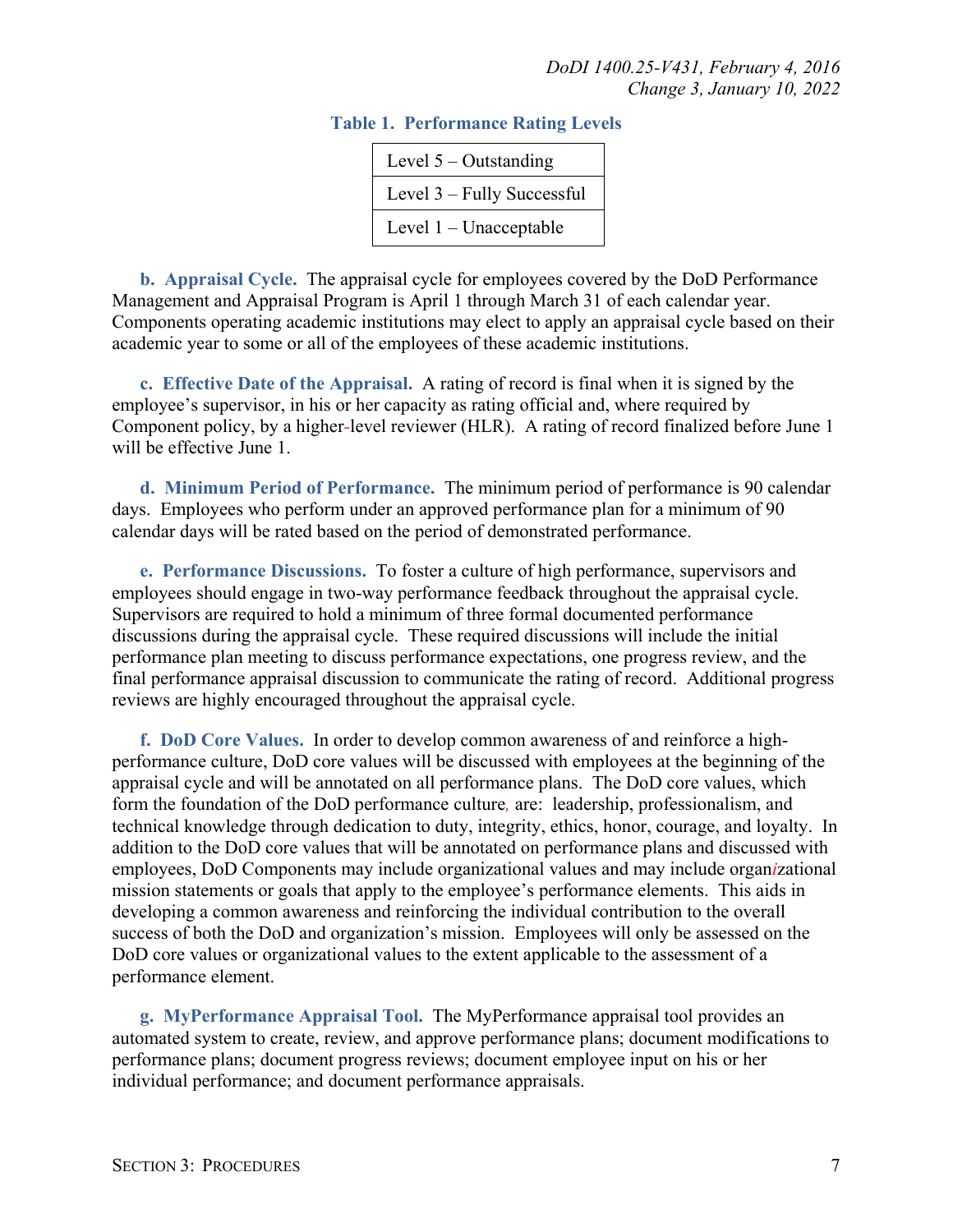(1) The MyPerformance appraisal tool is the only automated appraisal tool that has been authorized for use in administering and documenting activities under the DoD Performance Management and Appraisal Program, and MyPerformance generates a completed DD Form 2906, "Department of Defense Civilian Performance Plan, Progress Review, and Appraisal."

(2) When supervisors or employees do not have access to the electronic MyPerformance appraisal tool, they must use the paper copy of DD Form 2906 to document the performance plan, progress review(s), and rating of record. The DoD Components will develop any needed processes for completing appraisals using a blank DD Form 2906.

<span id="page-7-0"></span>**h. Retention Schedule for Employee Performance Files.** Performance ratings of record, including the performance plans on which they are based, will be retained for 4 years or as otherwise required by Section 293.404 of Title 5, CFR. Since the MyPerformance tool maintains performance records for 4 years, supervisors and employees are advised to print performance records they wish to maintain beyond the 4-year period. Where any performance-related document is needed in connection with an ongoing administrative, negotiated, quasi-judicial, or judicial proceeding, the rating of record must be retained for as long as necessary.

<span id="page-7-1"></span>**i. Transfer of Employee Performance Files.** When an employee transfers to another DoD Component or is assigned to another organization within the Component, the organization, in accordance with Sections 430.209 and 293 of Title 5, CFR, will transfer with the employee:

- (1) The most recent ratings of record as required by Paragraph 3.2.h. of this volume.
- (2) Any subsequent performance ratings.

<span id="page-7-2"></span>**3.3. PLANNING PERFORMANCE.** Employee and supervisor engagement that provides opportunity for employee input is the first step in establishing ongoing communication and understanding of performance expectations and organizational goals throughout the appraisal cycle. This results in effective performance planning. Specific performance measures will be used to determine whether expectations and goals are being met. Each employee must have a written performance plan established and approved normally within 30 calendar days of the beginning of the appraisal cycle or the employee's assignment to a new position or set of duties. The supervisor will communicate the performance plan to the employee after it has been approved in accordance with DoD Component procedures.

<span id="page-7-3"></span>**a. Employee Performance Plan.** The performance plan will clearly document for each employee how the expected outcomes and results are linked to the organization's goals and objectives and how his or her performance will be measured throughout the appraisal cycle. The performance plan includes the employee's performance elements and performance standards for the appraisal cycle. Changes to mission, organizational goals, work unit priorities, or assigned duties that occur during the appraisal cycle may necessitate revisions to the performance plan.

<span id="page-7-4"></span>**b. Performance Elements.** Performance elements describe the expectations related to the work being performed. All performance elements must be critical elements and clearly align with organizational goals. For ratings of record, each ratable element will be assigned a performance element rating. For assistance with alignment of performance elements to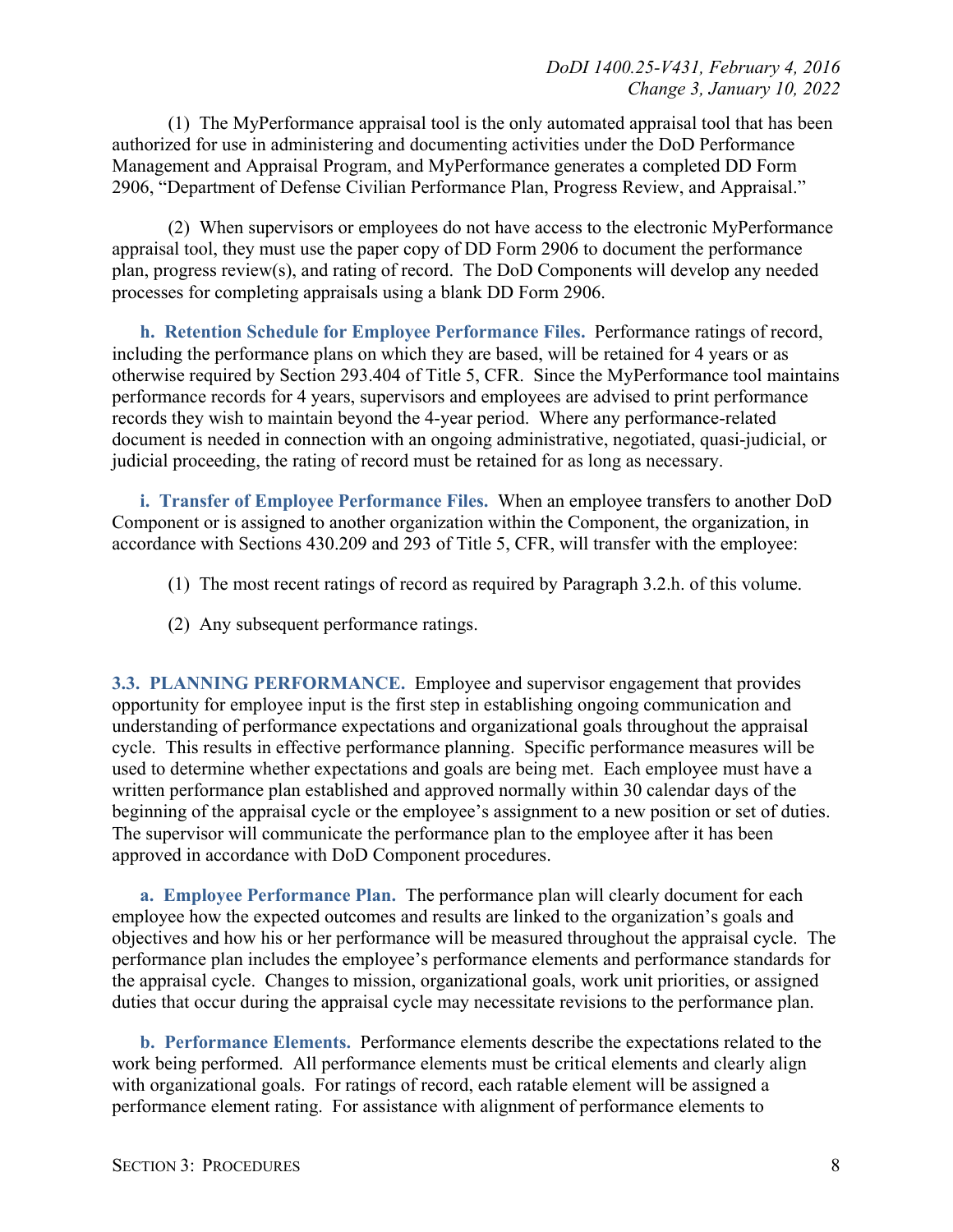organizational goals, supervisors should review organizational plans and may consult with their performance improvement officer, or equivalent, as necessary. The USD(P&R) must approve DoD-wide performance elements for groups of employees, as needed. The two types of performance elements are:

(1) Critical Element. Performance plans must have a minimum of one critical performance element, and each element must have associated performance standards that define expectations. A critical element is a work assignment or responsibility of such importance that unacceptable performance on the element would result in a determination that an employee's overall performance is rated as "Unacceptable." Critical elements are only used to measure individual performance; supervisors must not establish critical elements for team performance.

(2) Supervisory Element. All performance elements related to supervisory duties are critical elements. The number of supervisory performance elements on performance plans for supervisors will equal or exceed the number of non-supervisory (technical) performance elements. The requirement for the number of supervisory performance elements to exceed the number of non-supervisory elements does not apply to employees coded as Supervisor Civil Service Reform Act code "4" in the Defense Civilian Personnel Data System.

<span id="page-8-0"></span>**c. Performance Standards.** Performance standards describe how the requirements and expectations provided in the performance elements are to be evaluated. Performance standards must be provided for each performance element in the performance plan and must be written at the "Fully Successful" level. The standards should include specific, measureable, achievable, relevant, and timely (SMART) criteria, which provide the framework for developing effective results and expectations. SMART standards objectively express how well an employee must perform his or her job to achieve performance at the "Fully Successful" level by providing standards that are:

(1) Specific. Goals are sufficiently detailed in describing what needs to be accomplished.

(2) Measurable. The accomplishment of the performance element is clear and can be quantified or substantiated using objective criteria*.*

(3) Achievable. Goals are realistic, yet challenging and can be accomplished with the resources, personnel, and time available*.*

(4) Relevant. The critical element aligns with or links to organizational mission and success.

(5) Timely. Goals will be completed within a realistic timeframe.

<span id="page-8-1"></span>**d. Developing and Communicating Performance Expectations.** Written performance plans must be developed and approved by supervisors, clearly communicated to employees, and acknowledged by employees.

(1) Normally within 30 days of the beginning of each appraisal cycle, supervisors and employees should discuss performance goals for the upcoming cycle. Supervisors must allow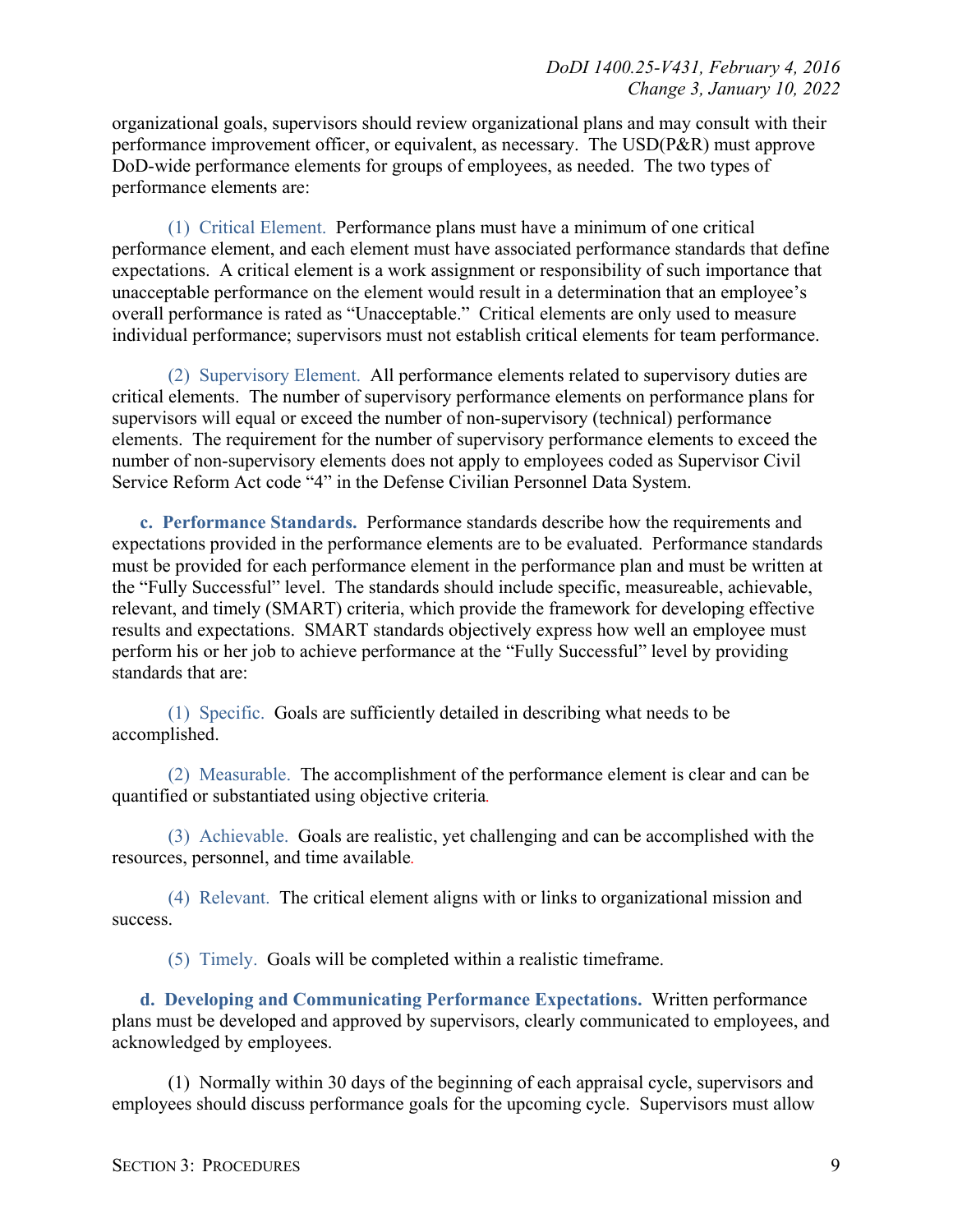employees the opportunity to provide input into their performance elements and standards. While employees have the opportunity to provide input into their performance plans, supervisors must develop and approve the performance elements and standards.

(2) Supervisors must communicate each approved performance plan and how the performance expectations link to any organizational goals with their employees. This also provides an opportunity for the supervisor and employee to achieve a common understanding of the performance required for mission success.

(3) The date of the meeting or communication will be documented in the MyPerformance appraisal tool or on the DD Form 2906 and acknowledged by the employee.

<span id="page-9-0"></span>**e. Modifying the Plan During the Appraisal Cycle.** A performance plan is a flexible, living document and should be reviewed and discussed throughout each appraisal cycle. Plans may be modified as organizational goals and priorities or employee responsibilities change. All approved modifications to performance elements or standards must be discussed with and communicated to the employee, and the employee should acknowledge the revisions in the MyPerformance appraisal tool or on the DD Form 2906. If considering a change to an element or standard within 90 calendar days of the end of the appraisal cycle when work requirements change or new duties are assigned, the supervisor may:

(1) Revise the element or standard at the beginning of the next appraisal cycle;

(2) Update the plan. If the employee does not have an opportunity to perform the new element(s) for the minimum 90-calendar-day period, do not rate the revised element(s); or

(3) Extend the appraisal cycle by the amount of time necessary to allow 90 calendar days of observed performance under the revised element or standard. Extending the appraisal cycle will affect the start date of the employee's subsequent appraisal cycle; however, the subsequent appraisal cycle should still end March 31 of the following calendar year.

<span id="page-9-1"></span>**3.4. MONITORING PERFORMANCE.** Monitoring performance consists of ongoing assessment of performance compared to the stated expectations and ongoing feedback to employees on their progress toward reaching their goals.

<span id="page-9-2"></span>**a. Continuous Monitoring of Performance.** By monitoring performance throughout the appraisal cycle, supervisors can provide timely feedback on meeting expectations and identify unacceptable performance during the appraisal cycle in order to provide assistance to improve performance, rather than waiting until the end of the cycle when a rating of record is assigned. Additionally, while monitoring performance, supervisors may identify an employee's need for training or developmental opportunities in order to enhance the knowledge, skills, or abilities related to the employee's job performance in his or her current position.

<span id="page-9-3"></span>**b. Performance Discussions.** The supervisor and employee will discuss the employee's work performance and its link to organizational effectiveness. The discussions may consist of verbal feedback sessions, regular one-on-one meetings, or impromptu recognition or acknowledgement of performance. Supervisors or employees may initiate performance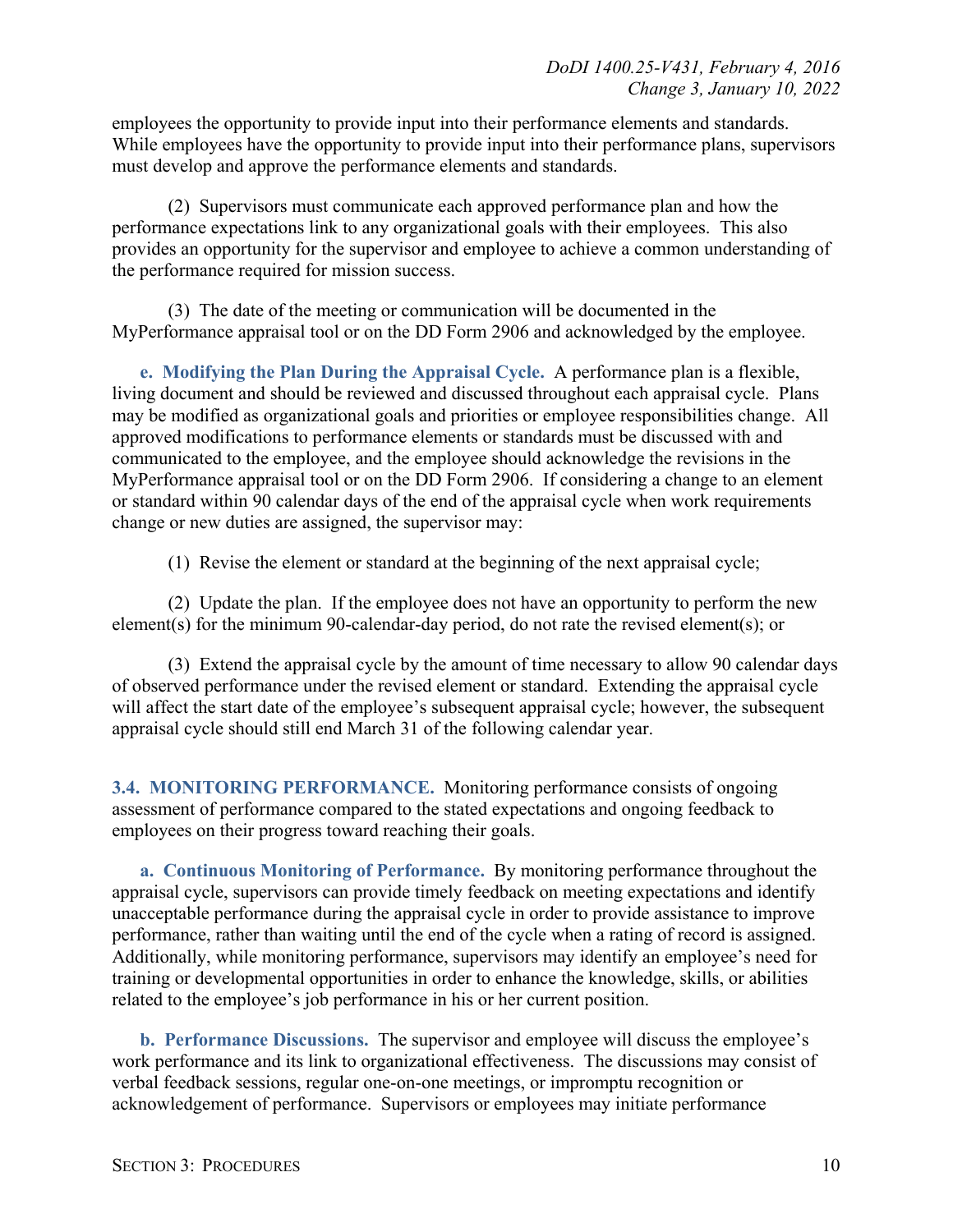discussions at any time during the appraisal cycle to foster ongoing engagement and understanding. Performance discussions help ensure that the performance plans accurately reflect the work being evaluated. Effective communications include ongoing, constructive feedback to contribute to overall employee and organizational success.

<span id="page-10-0"></span>**c. Progress Reviews.** Progress reviews may only be initiated by supervisors. They are performance discussions that must be documented in the MyPerformance appraisal tool. While employees must have at least one documented progress review, providing additional progress reviews throughout the appraisal cycle is encouraged. Employees are not given a performance narrative or performance element ratings on progress reviews. The supervisor and employee should engage in meaningful communications throughout the appraisal cycle to review and convey:

(1) Organizational goals and priorities.

(2) Performance elements and standards, including ensuring the performance plan accurately reflects the work being evaluated.

- (3) Supervisor's expectations.
- (4) Employee's accomplishments and contributions.
- (5) Employee's level of performance, including any areas that need improvement.
- (6) Barriers to success.
- (7) Employee's developmental needs and career goals.

<span id="page-10-1"></span>**3.5. EVALUATING PERFORMANCE.** The supervisor will evaluate employee performance by assessing performance against the elements and standards in the employee's approved performance plan and assigning a rating of record based on work performed during the appraisal cycle. A written rating of record must be provided at the end of the appraisal cycle for each employee who has been under an approved performance plan for 90 calendar days during the cycle.

<span id="page-10-2"></span>**a. Preparation and Submission of Performance Appraisals.** Performance appraisals will be prepared consistent with this volume and documented in the MyPerformance appraisal tool.

(1) Employee Input. Employees can provide written input about their performance accomplishments for supervisors to consider in evaluating each of the performance elements and overall performance accomplishments.

(a) Employee input, while not mandatory, is highly encouraged and valuable for progress reviews during and at the end of the appraisal cycle where the employee input becomes a part of the employee performance file.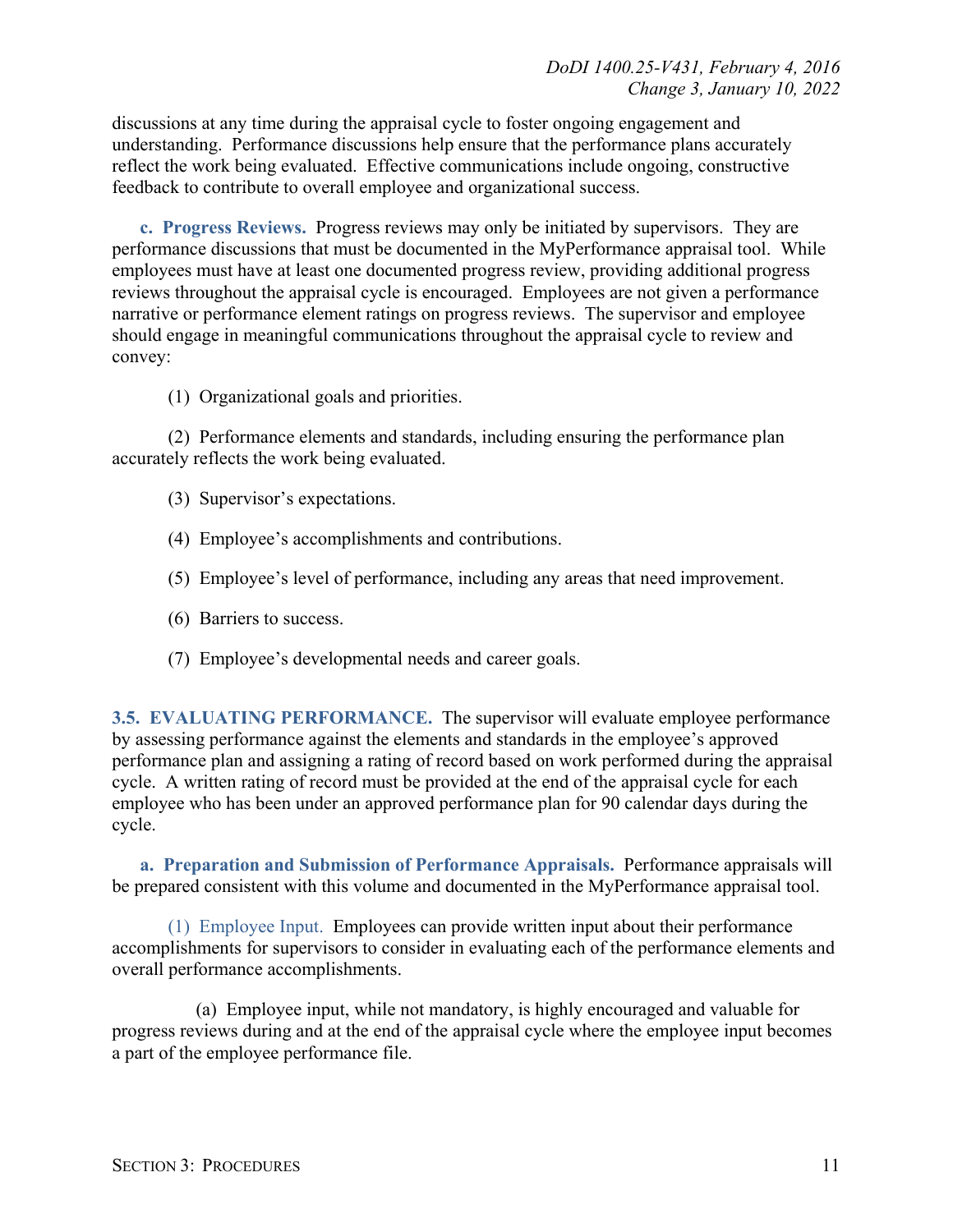(b) The absence of employee input does not relieve the supervisor of the responsibility for writing a narrative statement assessing the employee's performance standards and contributions.

(2) Performance Narrative. Supervisors will write a performance narrative that succinctly addresses the employee's performance measured against the performance standards for the appraisal cycle.

(a) The performance narrative justifies how an employee's ratings are determined and provides support for recognition and rewards (or any administrative or adverse action, if necessary).

(b) Performance narratives are required for each element rated "Outstanding" and "Unacceptable." Additionally, performance narratives are highly encouraged for each element rated "Fully Successful" as a means of recognizing all levels of accomplishments and contributions to mission success.

<span id="page-11-0"></span>**b. Descriptions of Performance Rating Levels.** The performance rating assigned should reflect the level of the employee's performance as compared to the standards established. Some samples that may be useful in developing standards for an employee are provided in the following subparagraphs. These samples are intended to be illustrative only, do not apply to all work situations, and must be tailored to each particular situation.

(1) Level  $5 -$ Outstanding.

(a) Produces exceptional results or exceeds expectations well beyond specified outcomes.

(b) Sets targeted metrics high and far exceeds them (e.g., quality, budget, quantity).

(c) Handles roadblocks or issues exceptionally well and makes a long-term difference in doing so.

(d) Is widely seen as an expert, valued role model, or mentor for this work.

(e) Exhibits the highest standards of professionalism.

(2) Level 3 – Fully Successful.

(a) Effectively produces the specified outcomes, and sometimes exceeds them.

(b) Consistently achieves targeted metrics.

(c) Proactively informs supervisor of potential issues or roadblocks and offers suggestions to address or prevent them.

(d) Achieves goals with appropriate level of supervision.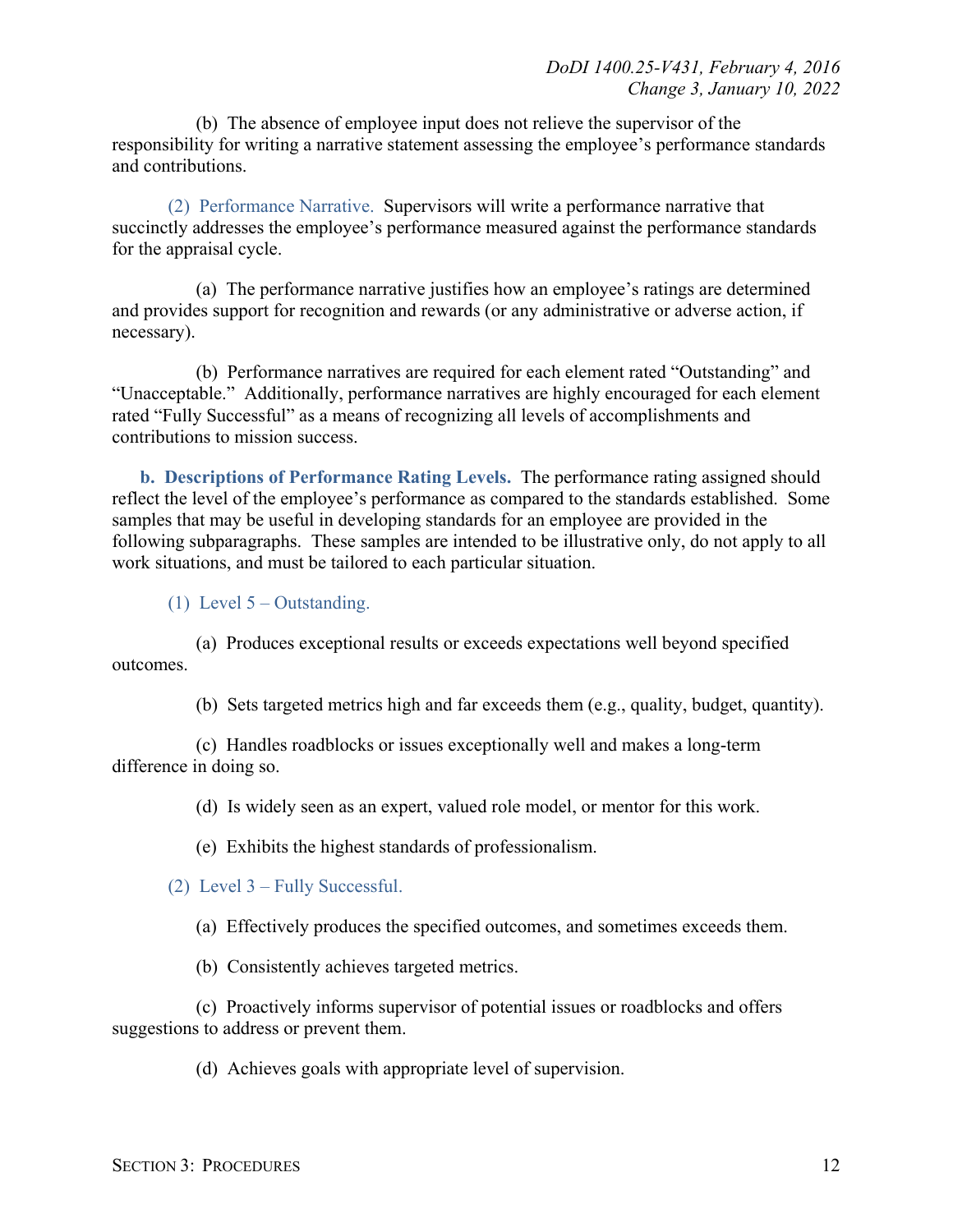#### (3) Level 1 – Unacceptable.

(a) Does not meet expectations for quality of work; fails to meet many of the required results for the goal.

(b) Is unreliable; makes poor decisions; misses targeted metrics (e.g., commitments, deadlines, quality).

(c) Lacks or fails to use skills required for the job.

(d) Requires much more supervision than expected for an employee at this level.

#### <span id="page-12-0"></span>**c. Rating Employee Performance.**

(1) The supervisor will assign an individual performance element rating of either 5, 3, or 1 to each critical element. All performance element ratings are averaged to calculate the rating of record, which reflects the employee's overall job performance during the appraisal cycle based on the rating criteria outlined in Table 2.

| <b>Rating Level</b>        | <b>Rating Criteria</b>                                                                                                                                                                             |
|----------------------------|----------------------------------------------------------------------------------------------------------------------------------------------------------------------------------------------------|
| Level $5 -$ Outstanding    | The average score of all critical element<br>performance ratings is 4.3 or greater, with no<br>critical element being rated a '1' (Unacceptable),<br>resulting in a rating of record that is a '5' |
| Level 3 – Fully Successful | The average score of all critical element<br>performance ratings is less than 4.3, with no<br>critical element being rated a '1' (Unacceptable),<br>resulting in a rating of record that is a '3'  |
| Level $1$ – Unacceptable   | Any critical element rated as '1'                                                                                                                                                                  |

**Table 2. Rating Criteria**

(2) In accordance with Section 430.208(c) of Title 5, CFR, the DoD Performance Management and Appraisal Program does not establish a forced distribution of performance rating levels.

(3) A rating of record of "Unacceptable" (Level 1) must be reviewed and approved by a HLR.

(4) If an employee does not have an opportunity to perform work associated with a performance element for 90 calendar days during the appraisal cycle, no performance element rating will be assigned for that performance element. An unratable performance element cannot be used as a factor in deriving a rating of record.

(5) The rating of record or individual performance element rating assigned to a critical element for a disabled veteran will not be lowered because the veteran has been absent from work to seek medical treatment, as provided in Section 430.208(f) of Title 5, CFR.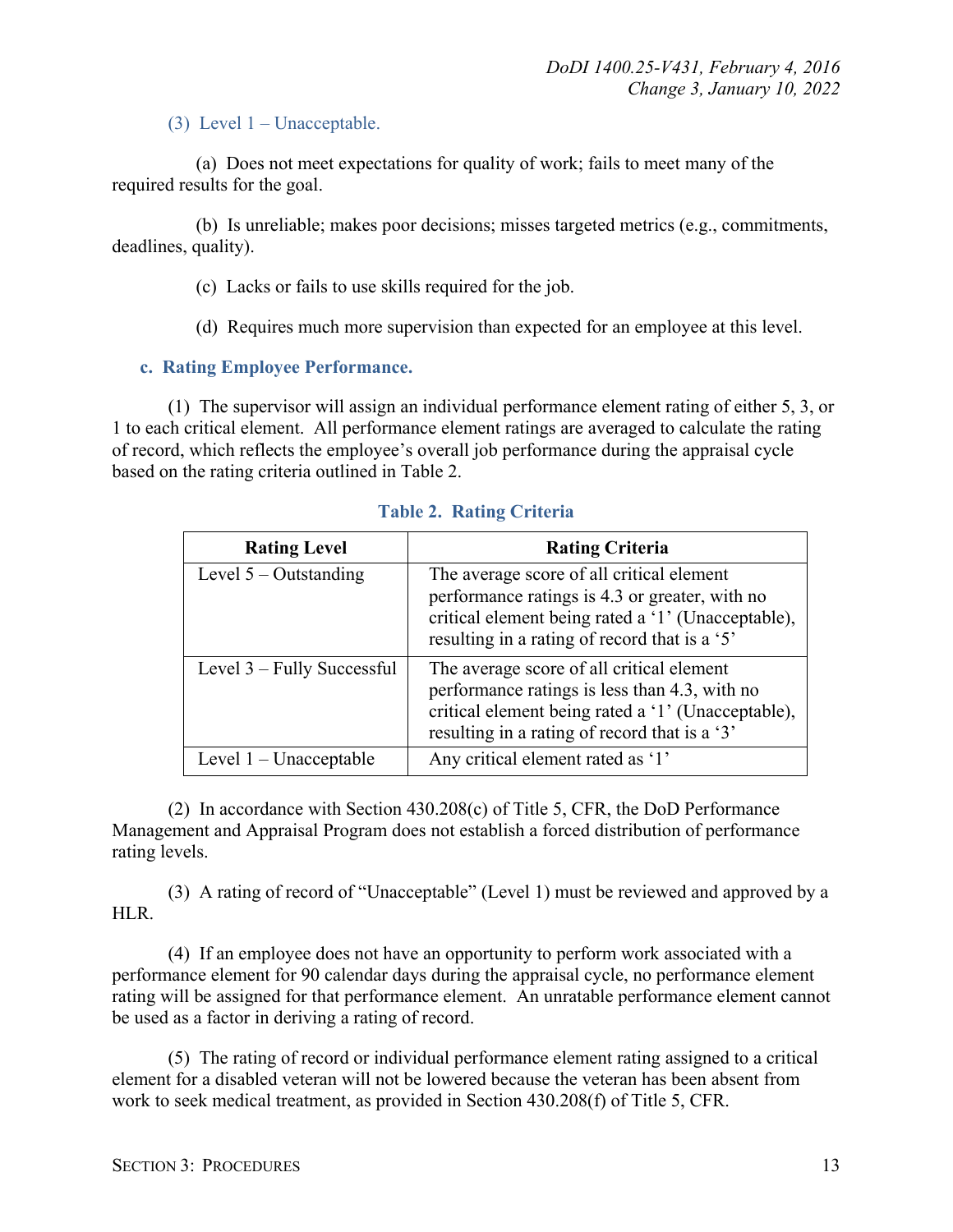<span id="page-13-0"></span>**d. Reconsideration of a Performance Appraisal.** Employees may seek reconsideration of issues related to the performance appraisal process (e.g., individual performance element ratings*,* ratings of record) through the administrative grievance system or, where applicable, negotiated grievance procedures. Employees may **not** challenge contents (e.g., performance elements or standards) of an employee performance plan and decisions to grant or not grant a performance award or quality step increase (QSI) through the administrative grievance system or, where applicable, negotiated grievance procedures.

<span id="page-13-1"></span>**3.6. RECOGNIZING AND REWARDING PERFORMANCE.** Supervisors recognize and reward performance by providing incentives to and recognition of employees for individual and team achievement and for their contributions to the organization's mission. DoD Components will develop recognition and rewards programs that embody strong business principles through the development of policies and rules. Supervisors can strengthen the performance culture and influence employee engagement by using recognition throughout the appraisal cycle. It is important to recognize performance and achievements as they occur, preferably as close as possible to the act(s) being recognized*.* Policy and procedures for awarding performance are covered in Volume 451 of this instruction as well as in Component-specific policy and guidance.

a. When a supervisor publicly recognizes employee or team efforts, he or she communicates the types of activities and accomplishments the organization values in a meaningful way. Recognition and reward programs are valuable tools to increase employee performance, morale, and commitment to support the organization's mission.

b. Recognition and rewards are not entitlements. Achievements or contributions should be related to organizational mission and goals and to exceeding expectations.

c. Rewards should be an integral part of performance management.

<span id="page-13-2"></span>**3.7. LINKAGE OF PERFORMANCE MANAGEMENT TO OTHER PERSONNEL ACTIONS.** Employee performance may impact other personnel actions, and the DoD Performance Management and Appraisal Program links the following employee personnel actions to performance appraisals for employees:

<span id="page-13-3"></span>**a. Promotion.** To be eligible for a promotion under a merit promotion plan pursuant to Section 335.103 of Title 5, CFR, an employee must meet minimum qualification standards and other promotion criteria. Due weight will be given to performance appraisals and incentive awards. To be eligible for a career ladder promotion under a merit promotion plan pursuant to Section 335.104 of Title 5, CFR, an employee must be performing at the "Fully Successful" level, or higher. However, the fact that employees are rated "Fully Successful" or higher at the time they are eligible for promotion does not mean promotions are automatic.

<span id="page-13-4"></span>**b. Within-Grade Increase (WGI).** A WGI or periodic step increase is an increase in an employee's rate of basic pay from one step of the grade of his or her position to the next higher step of that grade pursuant to Sections 531.404 and 532.417 of Title 5, CFR and 5335 of Title 5, U.S.C. A WGI is not an entitlement; a supervisor may approve, delay, or deny a WGI, based on an employee's performance.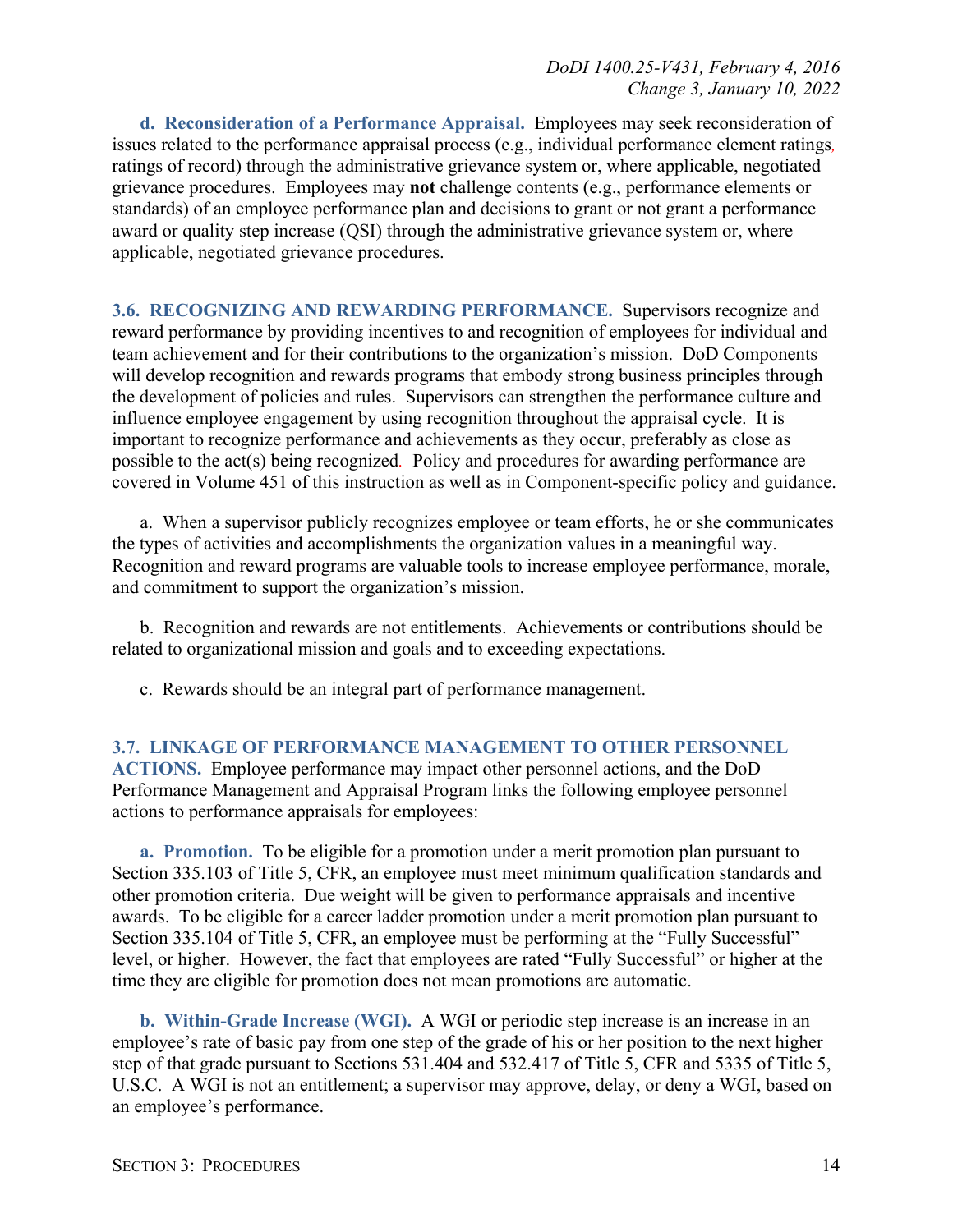(1) As part of ongoing communication with employees, the supervisor will discuss an upcoming WGI with the employee and may document the date of this conversation in the section designated for progress reviews in the MyPerformance appraisal tool.

(2) The decision to grant or deny a WGI is based on the employee's most recent rating of record issued within the WGI waiting period. To receive a WGI, the employee must be performing at the "Fully Successful" level or higher with a rating of record of "3" or higher. When a WGI decision is not consistent with the employee's most recent rating of record*,* a more current rating of record must be prepared. When considering denying a WGI, supervisors should contact their servicing human resources office for further information and assistance in following the requirements in Sections 531.409 and 531.411 of Title 5, CFR.

<span id="page-14-0"></span>**c. QSI.** The purpose of a QSI is to recognize excellence in performance by granting an accelerated step increase. A QSI is a permanent salary increase for General Schedule employees only, and careful consideration should be given before granting a QSI. QSIs must be limited to those cases where exceptional performance has extended over a significant period of time and is expected to continue into the future. To be eligible for a QSI, an employee must:

(1) Currently be paid below step 10 of his or her grade.

(2) Have a most recent rating of record of Level 5 ("Outstanding").

(3) Have demonstrated sustained performance of high quality for a significant period of time.

(4) Have not received a QSI (or QSI-equivalent under a personnel system other than the General Schedule) within the preceding 52 consecutive calendar weeks.

<span id="page-14-1"></span>**d. Reassignment, Reduction in Grade, or Removal Based on Unacceptable Performance.** Consistent with the requirements in Section 432.105 of Title 5, CFR, employees who fail to demonstrate performance at the "Fully Successful" level may be reduced in grade or removed from federal service. The employee may also be subject to reassignment at the DoD Component's discretion.

<span id="page-14-2"></span>**e. Performance-Based Awards.** See Volume 451 of this instruction and DoD Component policy and collective bargaining agreements, if applicable, for more information on performance-based awards.

<span id="page-14-3"></span>**3.8. SPECIALLY- SITUATED EMPLOYEES.** There are a number of special circumstances that may affect an employee's eligibility for a performance rating.

<span id="page-14-4"></span>**a. Employees on Detail or Matrixed Employees.** When an employee is detailed or matrixed, it remains the responsibility of the supervisor of record to seek input from the detail or matrix supervisor for use in developing the performance plan, conducting progress reviews, and completing the rating of record.

<span id="page-14-5"></span>**b. Employees Performing Union Representational Responsibilities.** When an employee is engaged in union representational responsibilities, the time spent performing union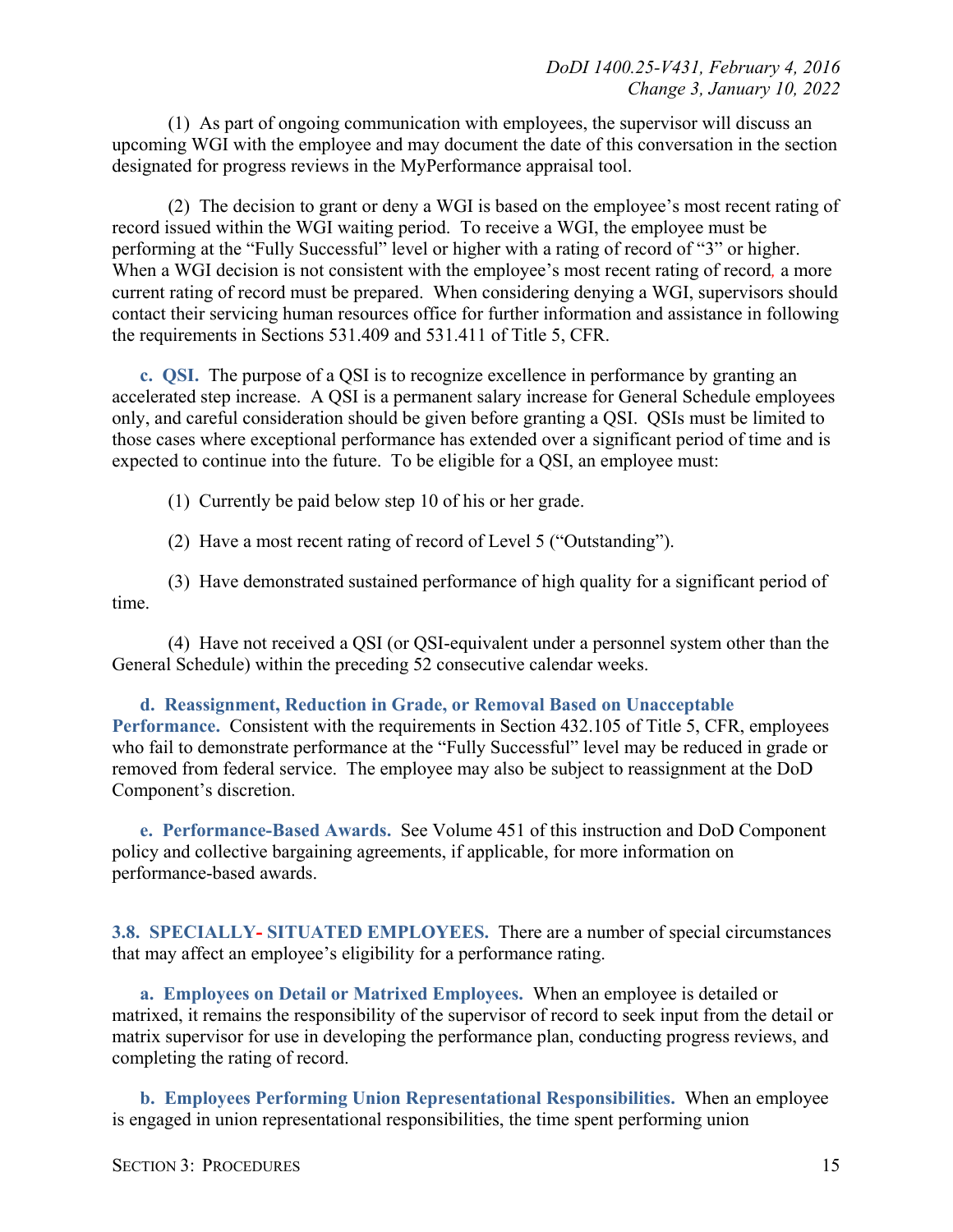representation does not constitute work of the agency and does not count toward the minimum period of performance of 90 calendar days under an approved performance plan. If an employee performs agency work to meet the 90 calendar day requirement under an approved performance plan, that employee is eligible to receive a rating of record.

<span id="page-15-0"></span>**c. Employees Absent for Military Service.** Employees who are absent for military service (Absent-US) will be rated provided they have performed work under an approved performance plan for a minimum of 90 calendar days. If employees performing military service do not meet the 90 calendar day requirement, then the employee is not eligible to receive a rating of record and the supervisor cannot assign the most recent rating of record for the current appraisal cycle.

<span id="page-15-1"></span>**d. Employees on Leave Without Pay or Extended Paid Leave.** If an employee is absent during the appraisal cycle because he or she was on leave without pay or extended paid leave (including disabled veterans seeking medical treatment), the employee is eligible to receive a rating of record if he or she has performed work under an approved performance plan for a minimum of 90 calendar days. However, if an employee does not meet the 90 calendar day requirement, then he or she is not eligible to receive a rating of record.

<span id="page-15-2"></span>**e. Employees on Long-Term Full-Time Training.** Employees attending a program of long-term full-time training greater than 90 calendar days may have a performance plan developed related to the training. The plan could include elements related to the achievement of specific training objectives. In this situation, supervisors may wish to contact the respective training activity for assistance and recommended input to the performance plan.

<span id="page-15-3"></span>**f. Employees Who Transfer or Supervisors Who Leave During the Appraisal Cycle.**  The length of time an employee serves under an approved performance plan determines what is required when an employee or supervisor leaves the organization.

(1) If a supervisor leaves the organization, a performance narrative statement is required when an employee has performed under an approved performance plan for 90 calendar days and there are more than 90 calendar days left in the appraisal cycle. This narrative statement will be considered by the incoming supervisor.

(2) A rating of record is required when an employee has performed under an approved performance plan for 90 calendar days and the employee or supervisor leaves the organization with fewer than 90 calendar days remaining in the appraisal cycle. If circumstances preclude the departing supervisor from carrying out this responsibility, the higher*-*level management official may serve as the rating official, subject to Component policy.

#### <span id="page-15-4"></span>**3.9. IDENTIFYING AND IMPROVING UNACCEPTABLE PERFORMANCE.**

Supervisors who communicate their expectations and provide constructive, timely, and meaningful feedback to their employees on a regular basis about performance may more readily identify and reduce instances of performance deficiencies and prevent issues from becoming serious performance problems.

<span id="page-15-5"></span>**a. Addressing Performance Issues Early.** At any point during the appraisal cycle, when a supervisor detects a decline in performance, early intervention is imperative. Assistance should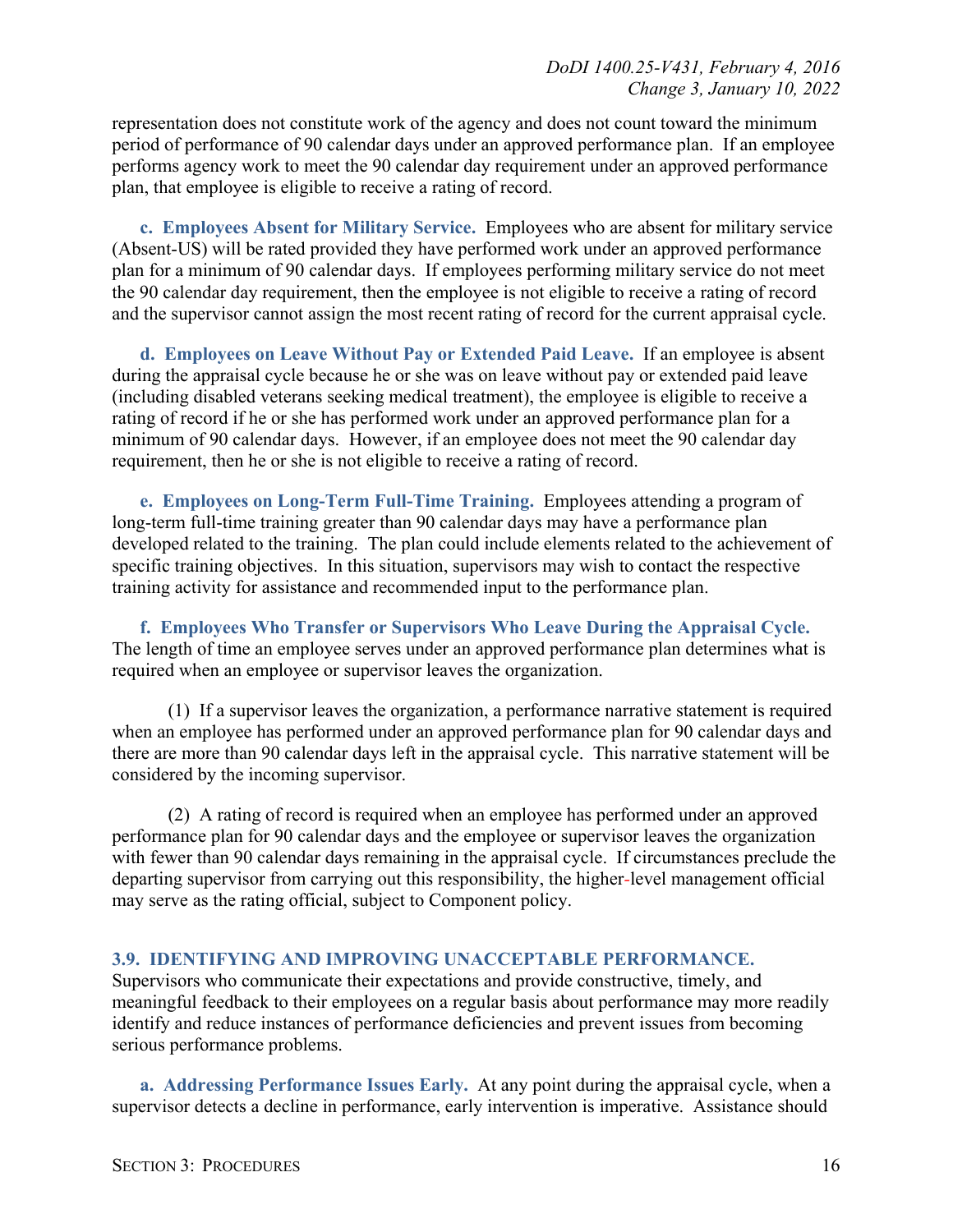be provided to the employees early on, whenever there is a need for improvement or any time there is a decline in performance. The supervisor should take the following actions, as appropriate:

(1) Clearly communicate to the employee that current performance fails to meet the performance standards described in the performance plan; provide clear guidance as to what is needed in order for the employee to improve; and provide specific examples of what and how work has not met expectations, as well as examples of work that would meet expectations.

(2) Offer appropriate assistance.

(3) Provide ideas of where the employee may go to obtain additional assistance or training, if applicable.

(4) Provide closer supervision and feedback. This might include more frequent reporting, special assignments, or on-the-job training.

(5) If performance issues persist, use a more formal approach to help employees improve and seek assistance from the human resources office.

<span id="page-16-0"></span>**b. Addressing Unacceptable Performance.** If the employee's performance declines to less than "Fully Successful" in one or more performance elements, the supervisor, in consultation with the servicing human resources office, will determine whether action is more appropriate under Section 432.105 or Part 752 of Title 5, CFR, and must provide notice of the performance deficiencies. The supervisor, or other appropriate management official, must follow the procedures contained in Sections 432.104 and 432.105 of Title 5, CFR and this section if action is being taken under Sections 432.105 of Title 5, CFR. The procedures are:

(1) Provide notice to the employee by issuing a rating of record of "Unacceptable." A rating of record of "Unacceptable" will be effective the day it is communicated to the employee. The time spent improving performance to the "Fully Successful" level will not count toward the completion of the necessary waiting period for a WGI (referred to in this volume as the "WGI delay offset period"). The effective date of the rating of record will establish the start date of the WGI delay offset period.

(2) The supervisor must identify in writing (i.e., in a PIP):

(a) Element(s) in which performance is "Unacceptable" and a description of the unacceptable performance.

(b) What standards the employee must attain in order to demonstrate "Fully Successful" performance.

(c) The time allowed for the opportunity to demonstrate "Fully Successful" performance. This amount of time must be reasonable and commensurate with the duties and responsibilities of the position. Generally, this should typically be 30 to 90 calendar days, except when it is determined that a longer period is necessary to provide sufficient time to evaluate an employee's performance.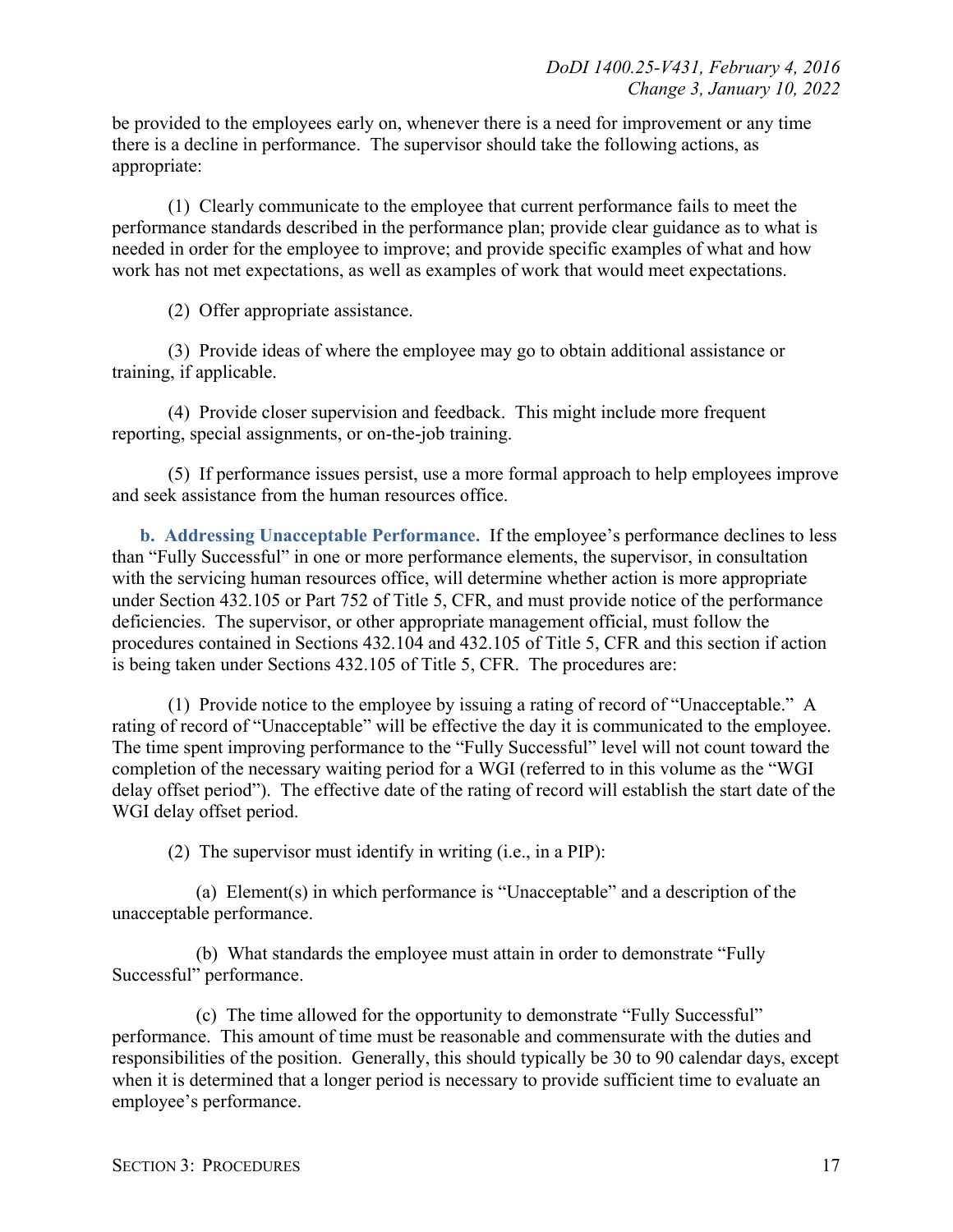(d) Statement of the possible consequences of failure to raise performance to the "Fully Successful" level during the PIP period.

(3) The supervisor must provide assistance designed to help the employee improve his or her performance during the period of the PIP.

(4) If the employee succeeds in demonstrating acceptable performance at the "Fully Successful" level by the end of the PIP, a new rating of record will be recorded. The date the employee is eligible for a WGI will be reset to accommodate the WGI delay offset period. The "Fully Successful" rating of record will establish the end date of the WGI delay offset period.

(5) If the employee fails to demonstrate performance at the "Fully Successful" level despite the PIP, the employee may be reduced in grade or removed from federal service pursuant to Section 432.105 of Title 5, CFR. The employee may also be subject to reassignment at the DoD Component's discretion. In cases of voluntary or management-directed personnel actions, such as change to lower grade, reassignment, resignation, separation, or removal, the effective date of the action will establish the end date of the WGI delay offset period.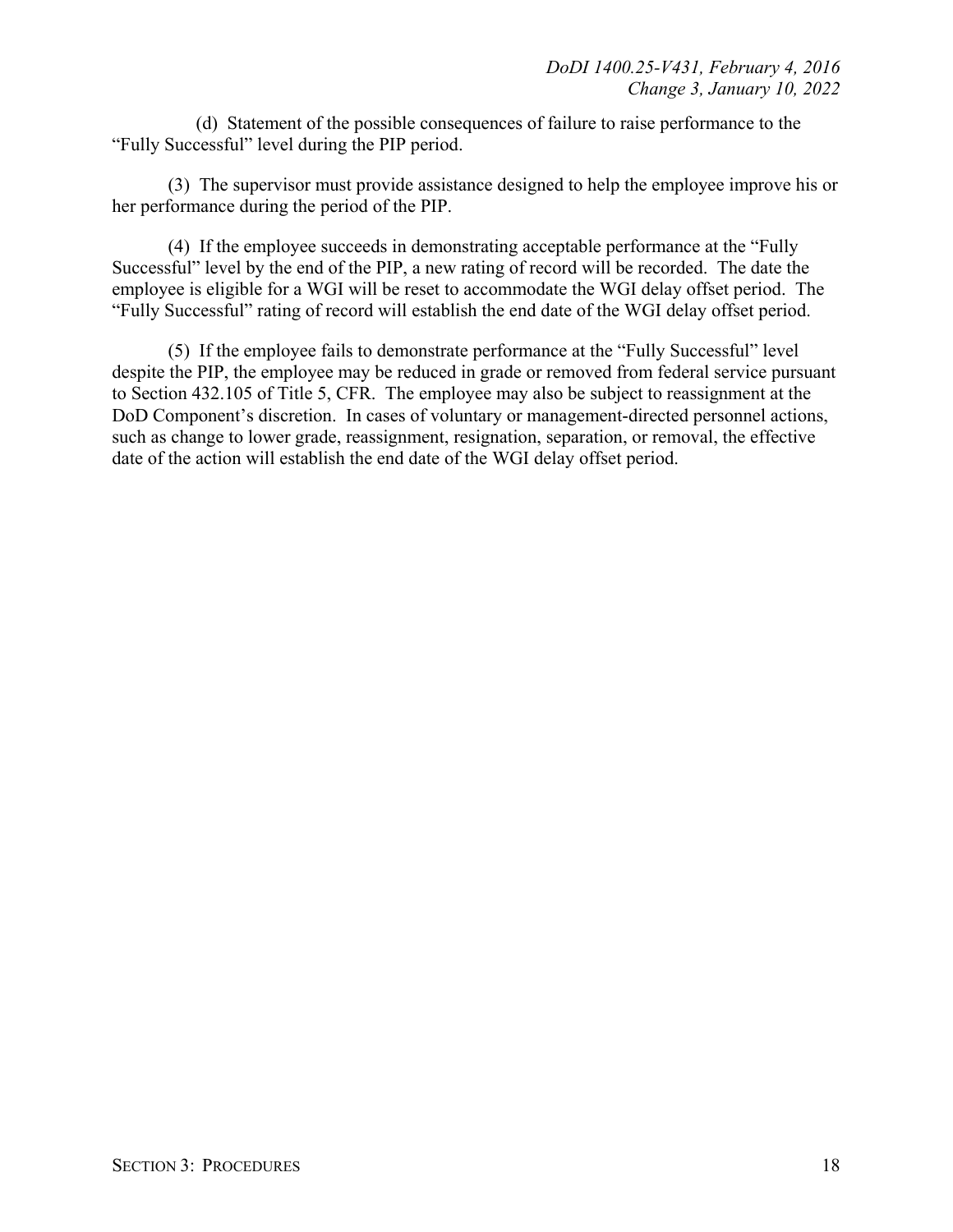# **APPENDIX 3A: EXCLUSIONS FROM COVERAGE**

<span id="page-18-0"></span>

| <b>Position</b>                                                                                                                                                                                                                               | <b>Authority</b>                                                                                                 |  |
|-----------------------------------------------------------------------------------------------------------------------------------------------------------------------------------------------------------------------------------------------|------------------------------------------------------------------------------------------------------------------|--|
| <b>Acquisition Demonstration Projects</b>                                                                                                                                                                                                     | Pages 1426-1492 of Volume 64, Federal Register<br>(FR)                                                           |  |
| Academic Faculty members of an<br>accredited college or university with<br>specialized qualifications in positions of a<br>scientific, professional, or analytical<br>nature who are not employed for more<br>than 130 working days per year- | Covered by Volume 430 of this instruction                                                                        |  |
| Administrative Law Judge                                                                                                                                                                                                                      | Section $4301(2)(D)$ of Title 5, U.S.C.;<br>Section 942 of Title 10, U.S.C.;<br>Section 7105 of Title 41, U.S.C. |  |
| Defense Civilian Intelligence Personnel<br>System                                                                                                                                                                                             | Section 1601 of Title 10, U.S.C.                                                                                 |  |
| Defense Intelligence Senior Executive<br>Service                                                                                                                                                                                              | Section 1606 of Title 10, U.S.C.                                                                                 |  |
| Defense Intelligence Senior Level                                                                                                                                                                                                             | Section 1607 of Title 10, U.S.C.                                                                                 |  |
| Employees outside the United States who<br>are paid in accordance with prevailing<br>rates for local nationals in that area                                                                                                                   | Section $4301(2)(A)$ of Title 5, U.S.C.                                                                          |  |
| <b>Experts and Consultants including</b>                                                                                                                                                                                                      | Section 3109(b) of Title 5, U.S.C.;                                                                              |  |
| members of advisory committees                                                                                                                                                                                                                | Section 129b of Title 10, U.S.C.                                                                                 |  |
| <b>Highly Qualified Experts</b>                                                                                                                                                                                                               | Section 9903 of Title 5, U.S.C.                                                                                  |  |
| Mariners                                                                                                                                                                                                                                      | The exclusion is provided in the February 24, 1981<br>Office of Personnel Management Memorandum                  |  |
| Nonappropriated fund employees                                                                                                                                                                                                                | Section 2105(c) of Title 5, U.S.C.                                                                               |  |
| Persons Without Pay                                                                                                                                                                                                                           | Section 1588 of Title 10, U.S.C.;<br>Section 3111 of Title 5, U.S.C.                                             |  |
| <b>Presidential Appointees</b>                                                                                                                                                                                                                | Section $4301(2)(F)$ of Title 5, U.S.C.                                                                          |  |
| Science and Technology Reinvention<br>Laboratory                                                                                                                                                                                              |                                                                                                                  |  |
| Air Force Research Laboratory                                                                                                                                                                                                                 | Pages 53076-53126 of Volume 75, FR                                                                               |  |
| Naval Research Laboratory                                                                                                                                                                                                                     | Pages 33970-34046 of Volume 64, FR                                                                               |  |
| Office of Naval Research                                                                                                                                                                                                                      | Pages 77380-77447 of Volume 75, FR                                                                               |  |
| NAVSEA, Naval Surface Warfare<br>Center and Undersea Warfare Center                                                                                                                                                                           | Pages 64050-64071 of Volume 62, FR                                                                               |  |

### **Table 3. Exclusions from Coverage**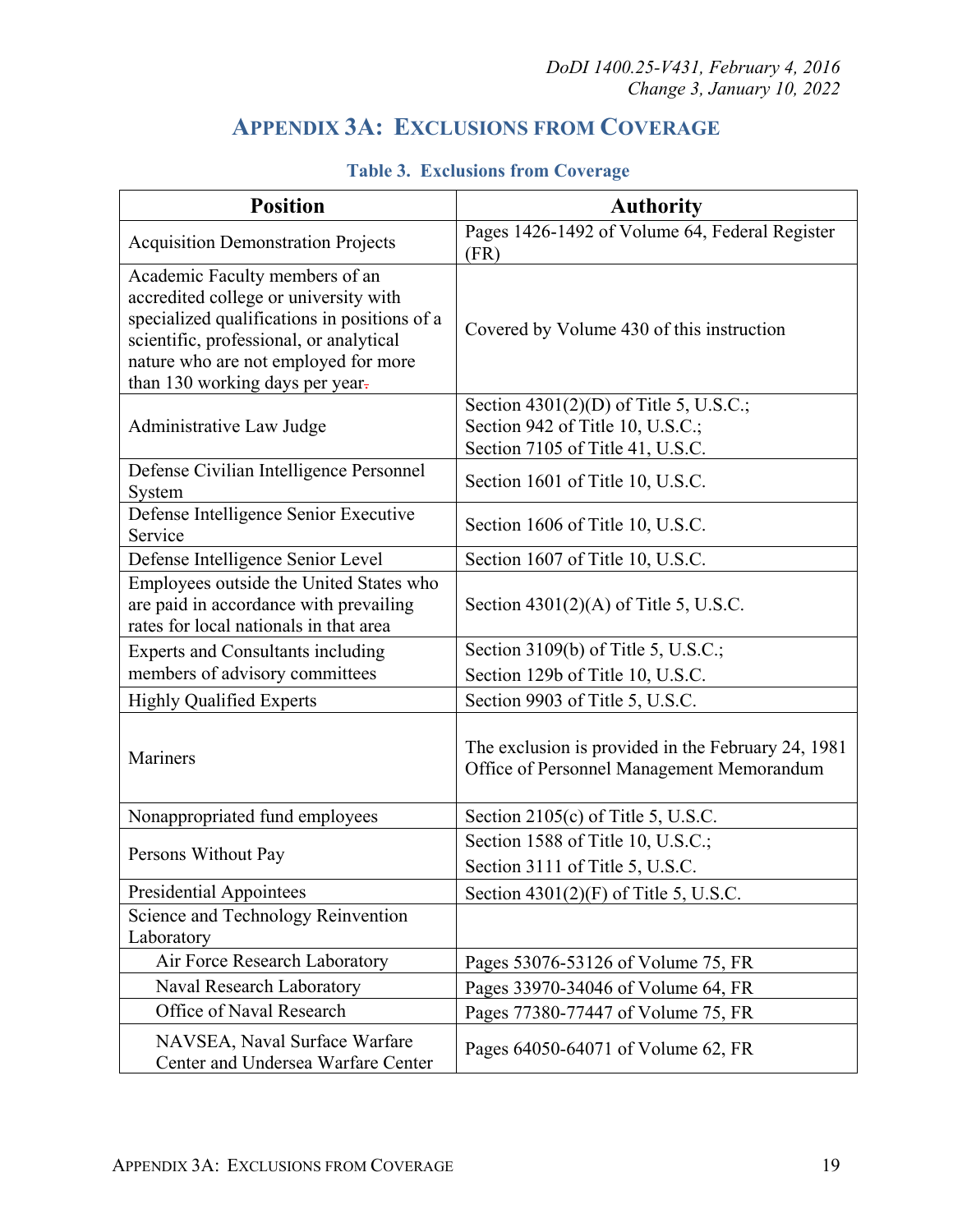| <b>Position</b>                                                                                                                                                                                                                                                              | <b>Authority</b>                                                          |
|------------------------------------------------------------------------------------------------------------------------------------------------------------------------------------------------------------------------------------------------------------------------------|---------------------------------------------------------------------------|
| NAVAIR, Aircraft Division and<br><b>Weapons Division</b>                                                                                                                                                                                                                     | Pages 8530-8570 of Volume 76, FR                                          |
| SPAWAR, Systems Center-Atlantic<br>and SPAWAR, Systems<br>Center-Pacific                                                                                                                                                                                                     | Pages 1923-1964 of Volume 76, FR                                          |
| Army Research Laboratory                                                                                                                                                                                                                                                     | Pages 10680-10711 and 13458 of Volume 63, FR                              |
| Aviation and Missile Research,<br>Development and Engineering Center                                                                                                                                                                                                         | Pages 53142-53143 of Volume 65, FR;<br>Pages 34876-34903 of Volume 62, FR |
| <b>Engineer Research and Development</b><br>Center                                                                                                                                                                                                                           | Pages 14580-14599 of Volume 63, FR                                        |
| Communications-Electronic Research,<br>Development and Engineering Center                                                                                                                                                                                                    | Pages 54872-54899 of Volume 66, FR                                        |
| Armament Research, Development<br>and Engineering Center                                                                                                                                                                                                                     | Pages 3744-3787 of Volume 76, FR                                          |
| <b>Edgewood Chemical Biological</b><br>Center                                                                                                                                                                                                                                | Pages 68936-68966 of Volume 74, FR                                        |
| Natick Soldier Research,<br>Development and Engineering Center                                                                                                                                                                                                               | Pages 68448-68475 of Volume 74, FR                                        |
| Tank and Automotive Research,<br>Development and Engineering Center                                                                                                                                                                                                          | Pages 12508-12548 and 56406-56407 of Volume<br>76, FR                     |
| Medical Research and Materiel<br>Command                                                                                                                                                                                                                                     | Pages 10439-10462 of Volume 63, FR                                        |
| Scientific or Professional Employees                                                                                                                                                                                                                                         | Section 3104 of Chapter 31 of Title 5, U.S.C.                             |
| Senior Executive Service                                                                                                                                                                                                                                                     | Section $4301(2)(E)$ of Chapter 43 of Title 5,<br>U.S.C.                  |
| Senior Level Employees                                                                                                                                                                                                                                                       | Section 430.302 of Title 5, CFR                                           |
| Temporary Employees (serving under a<br>temporary appointment for less than 1<br>year who agree to serve without a<br>performance evaluation and who will not<br>be considered for a reappointment or for<br>an increase in pay based in whole or in<br>part on performance) | Section $4301(2)$ (H) of Title 5, U.S.C.                                  |

## **Table 3. Exclusions from Coverage, Continued**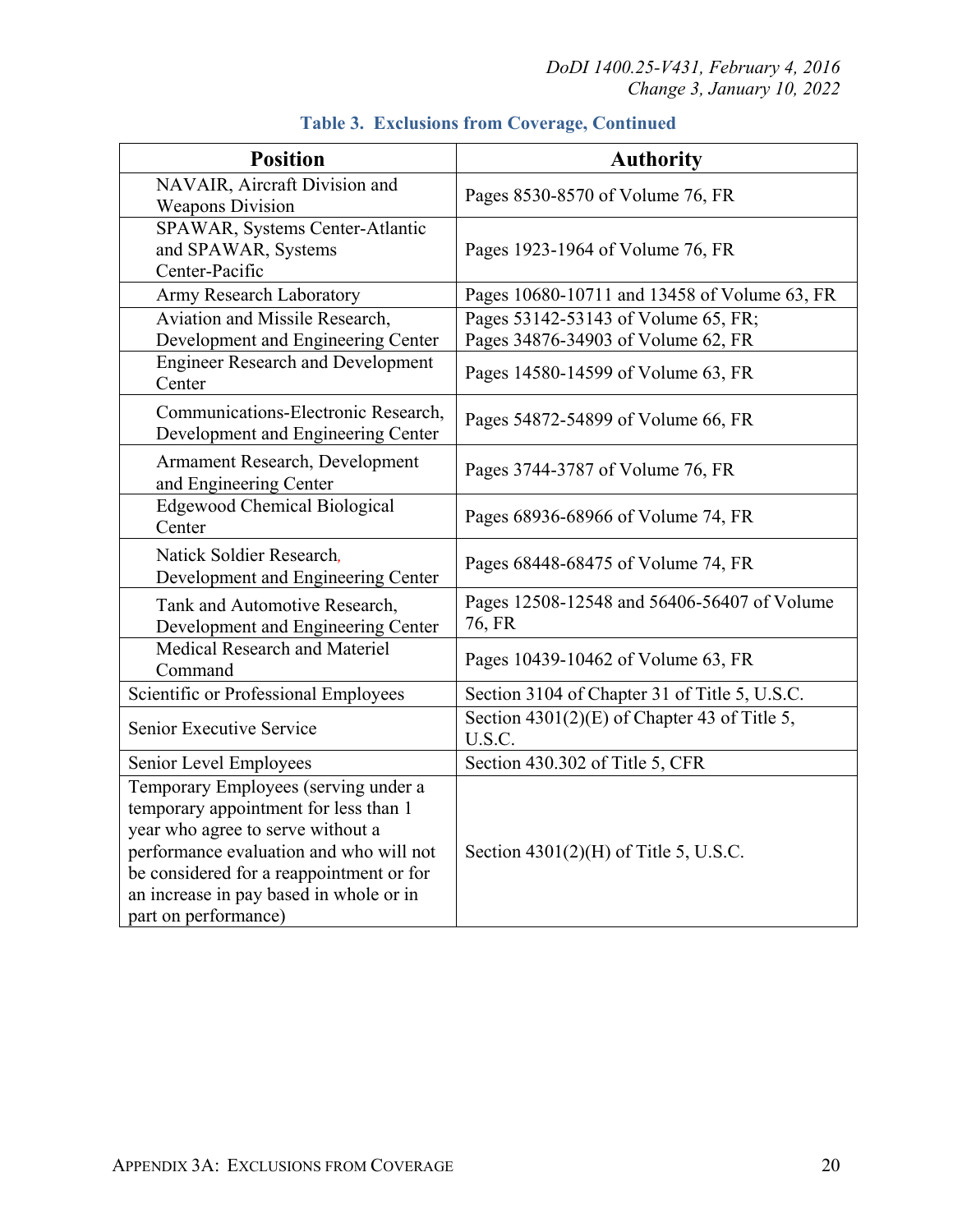## **GLOSSARY**

### <span id="page-20-1"></span><span id="page-20-0"></span>**G.1. ACRONYMS.**

| ASD(M&RA)                      | Assistant Secretary of Defense for Manpower and Reserve Affairs                                   |
|--------------------------------|---------------------------------------------------------------------------------------------------|
| <b>CFR</b>                     | Code of Federal Regulations                                                                       |
| DASD(CPP)                      | Deputy Assistant Secretary of Defense for Civilian Personnel Policy                               |
| <b>FR</b>                      | <b>Federal Register</b>                                                                           |
| <b>HLR</b>                     | higher-level reviewer                                                                             |
| <b>NAVAIR</b><br><b>NAVSEA</b> | Naval Air Systems Command<br>Naval Sea Systems Command                                            |
| PIP                            | performance improvement plan                                                                      |
| QSI                            | quality step increase                                                                             |
| <b>SMART</b><br><b>SPAWAR</b>  | specific, measurable, achievable, relevant, and timely<br>Space and Naval Warfare Systems Command |
| U.S.C.<br>$USD(P\&R)$          | <b>United States Code</b><br>Under Secretary of Defense for Personnel and Readiness               |
| WGI                            | within-grade increase                                                                             |

<span id="page-20-2"></span>**G.2. DEFINITIONS.** These terms and their definitions are for the purposes of this volume.

**acceptable performance**. Performance that meets an employee's performance requirements or standards in the elements being assessed.

**appraisal**. The process by which performance is reviewed and evaluated.

**appraisal cycle**. A 1-year period (April 1 – March 31) established by the DoD Performance Management and Appraisal Program in which an employee's performance will normally be reviewed, and a rating of record will be assigned.

**approved performance plan**. A performance plan written, reviewed, and approved in accordance with DoD Component procedures, which communicates expectations and requirements of employee performance for the appraisal cycle.

**critical element**. A type of performance element in which a work assignment or responsibility is of such importance that unacceptable performance on the element would result in a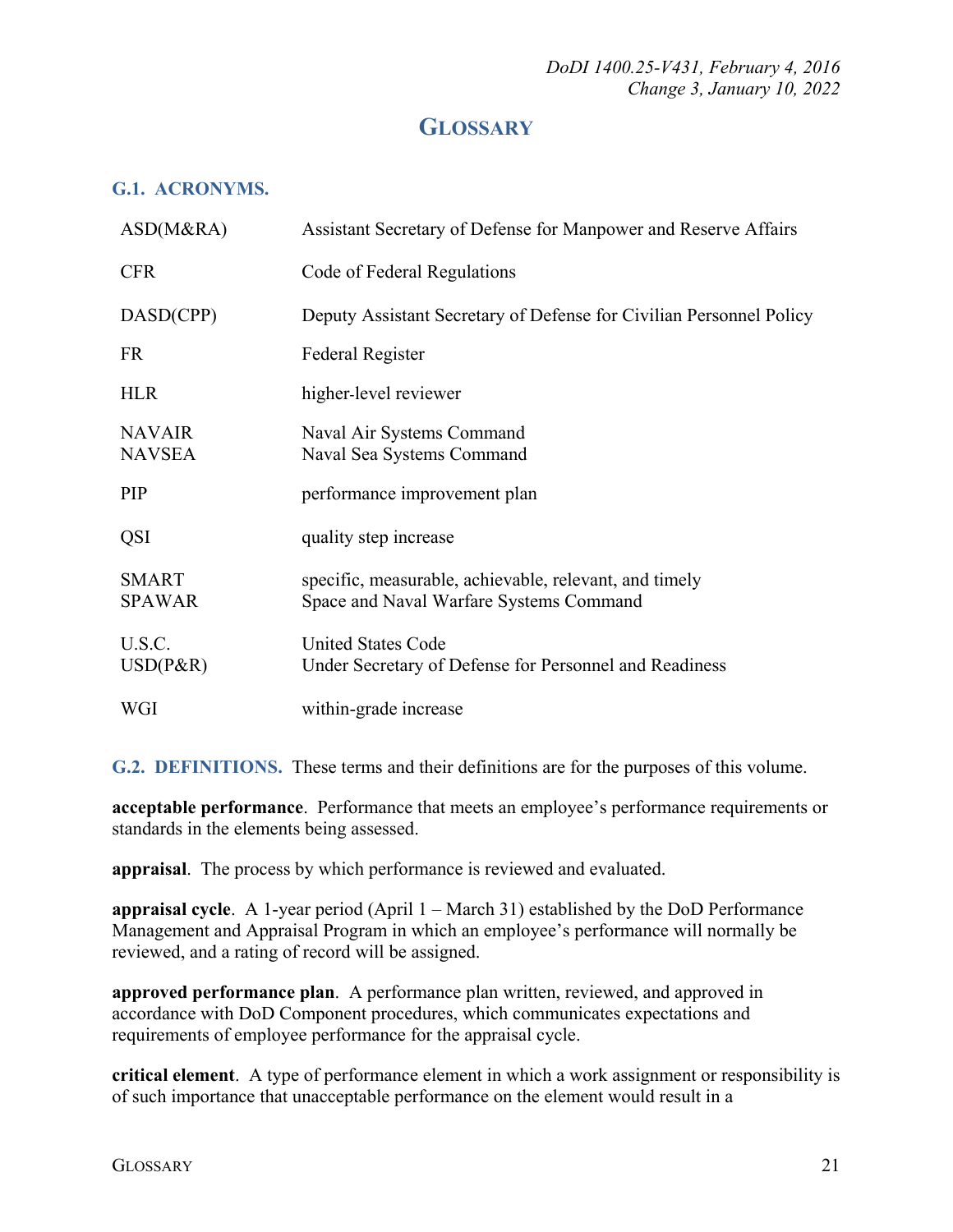determination that the employee's overall performance is unacceptable. Critical elements are only used to measure individual performance.

**detail**. A temporary assignment to a different position or a set of duties for a specified period. The employee is expected to return to his or her permanent position of record at the end of the assignment.

**employee performance file**. A record containing copies of employees' performance ratings of record, including the performance plans on which the ratings are based. It also includes all performance-related records, such as forms or other documents, maintained as a system of records within the meaning Section 552a of Title 5, U.S.C., also known as the "Privacy Act of 1974," as amended.

**HLR***.* A senior-level management official, normally above the level of a rating official.

**matrixed employee**. An employee hosted by an organization at a location apart from his or her permanent supervisor or organization of record and who is performing work for his or her organization of record. The employee may receive taskings from the host organization but he or she remains under the authority, direction, and control of his or her organization of record.

**minimum period of performance**. The minimum appraisal cycle for the DoD Performance Management and Appraisal Program is 90 calendar days on an approved performance plan.

**MyPerformance**. The DoD automated appraisal tool authorized for use by both supervisors and employees to document the performance management process of the DoD Performance Management and Appraisal Program.

**opportunity to demonstrate acceptable performance**. A reasonable period for the employee whose performance has been determined to be unacceptable in one or more elements to demonstrate acceptable performance in the element(s) at issue.

**performance**. Accomplishment of work assignments or responsibilities.

**performance discussion**. Joint communication between the supervisor and employee about the employee's work performance and its link to organizational effectiveness. The discussions may consist of verbal feedback sessions or formal progress reviews.

**performance element rating**. The written, or otherwise recorded, appraisal of performance compared to the performance standards for each element on which there has been an opportunity to perform for the minimum period of performance.

**performance improvement officer**. A senior-level organizational leader with responsibility to supervise agency performance management activities; advise agency leaders about measuring organizational performance; and assist with integrating performance information into an agency's employee performance appraisal process.

**performance management**. The integrated process by which an agency involves its employees in improving organizational effectiveness in the accomplishment of agency mission and strategic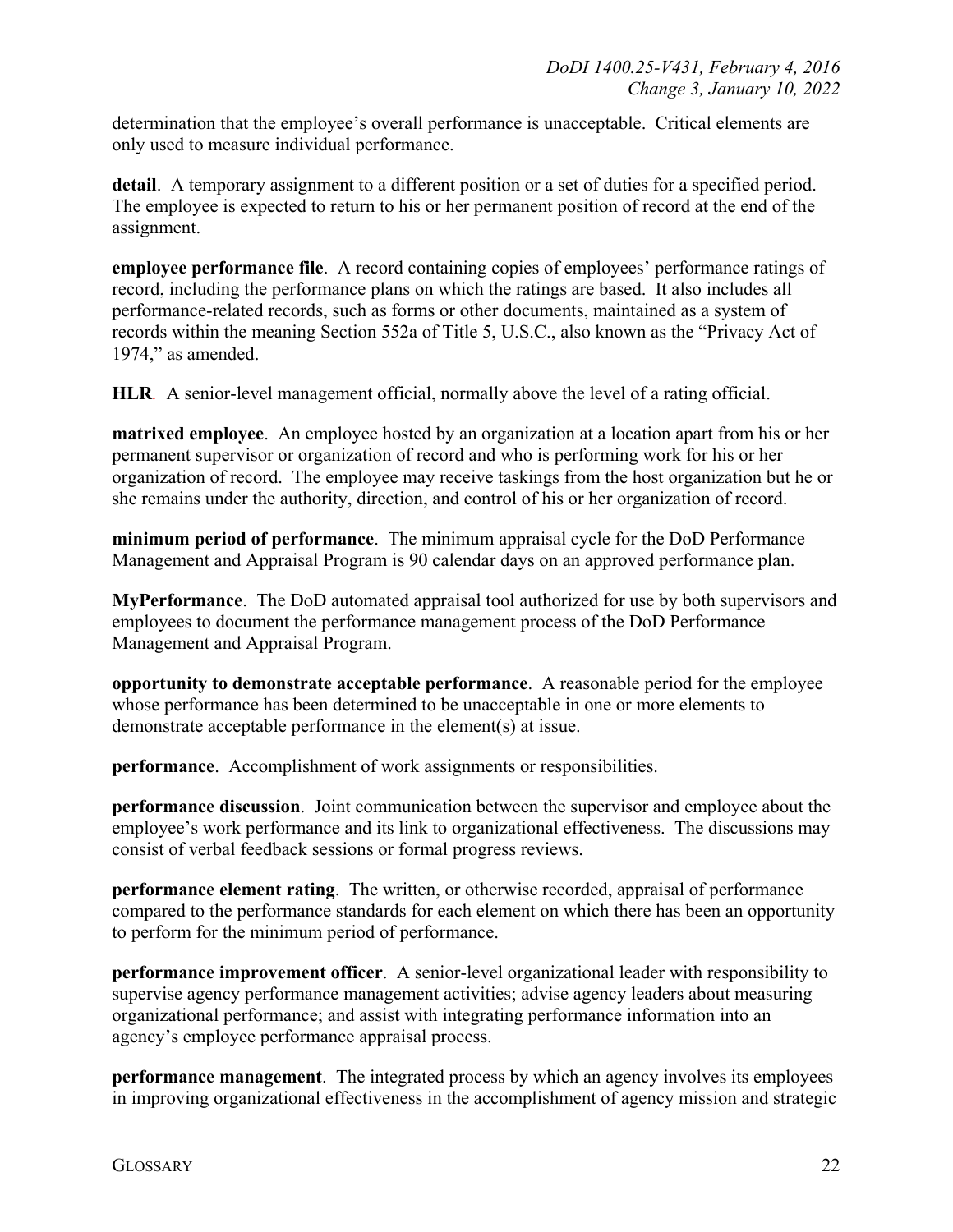goals. Performance management consists of: performance planning, monitoring employee performance, evaluating employee performance, and recognizing and rewarding employee performance.

**performance plan**. All of the written, or otherwise recorded, performance elements and standards that set expected performance. A plan must include critical elements and their performance standards.

**performance rating**. An ordered category of performance from Level 1 through Level 5, with Level 1 as the lowest and Level 5 as the highest. Level 1 is "Unacceptable"; Level 3 is "Fully Successful"; and Level 5 is "Outstanding.". Also known as "summary level."

**performance standard**. The management-approved expression of the performance threshold, requirement, and expectations that must be met to be appraised at a particular level of performance. A performance standard may include, but is not limited to, quality, quantity, timeliness, and manner of performance.

**PIP**. A strategy developed for an employee at any point in the appraisal cycle when performance becomes unacceptable in one or more elements. This plan affords an employee the opportunity to demonstrate acceptable performance and is developed with specific guidance provided by the servicing human resources office.

**progress review**. A type of formal performance discussion in which the supervisor communicates with the employee about the employee's performance compared to his or her performance standards. Supervisors are required to conduct at least one formal progress review during the appraisal cycle.

**promotion**. A change of an employee, while serving continuously within the same agency, either to a higher grade when both the old and the new positions are under the General Schedule or under the same type graded wage schedule, or to a position with a higher rate of pay when both the old and the new positions are under the same type of ungraded wage schedule, or are in different pay method categories.

**QSI**. Defined in Section 531.502 of Title 5, CFR. Only an employee who receives a rating of record of "Outstanding" or equivalent is eligible.

**rating of record**. The performance rating level assigned at the end of an appraisal cycle for performance of agency-assigned duties over the entire cycle.

**rating official**. The person responsible for informing the employee of the duties of his or her position, establishing performance standards, providing feedback, appraising performance, and assigning the performance rating. Normally, this is the employee's immediate supervisor.

**reassignment**. The change of an employee, while serving continuously within the same agency, from one position to another without promotion or demotion.

**reduction in grade**. The involuntary assignment of an employee to a position at a lower classification or job grading level. A reduction in grade is also referred to as a demotion.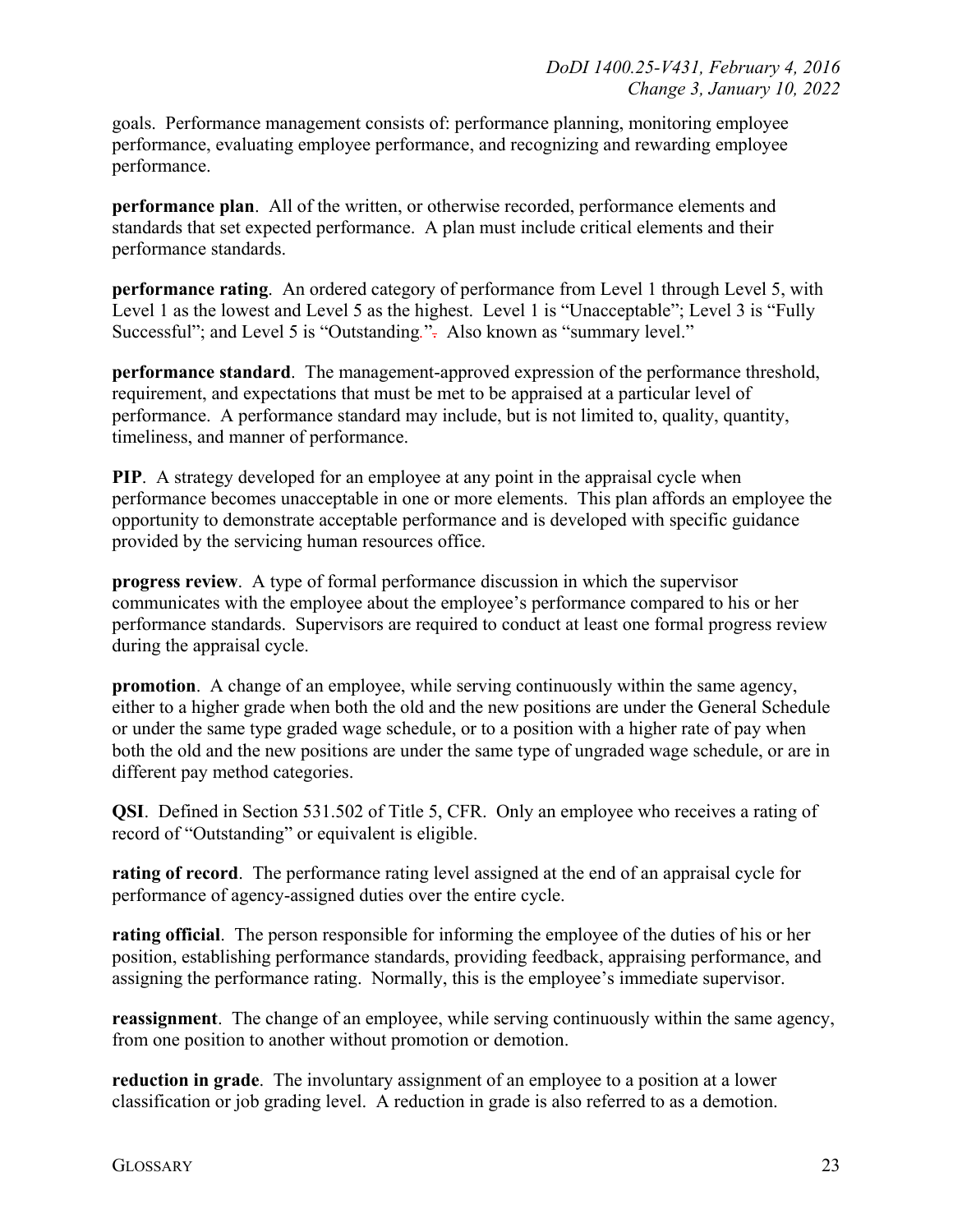**removal**. The involuntary separation of an employee from federal service.

**SMART**. An acronym for criteria that can be used in writing and evaluating performance standards: specific, measurable, achievable, relevant, and timely.

**supervisor (Civil Service Reform Act)***.* Position meets the definition of "supervisor" in Section 7103(a)(10) of Title 5, U.S.C., but does not meet the minimum requirements for application of the General Schedule Supervisory Guide.

**unacceptable performance**. Performance that fails to meet the established performance standards in one or more elements of an employee's position. It is referred to as a Level 1 rating under the DoD Performance Management and Appraisal Program.

WGI. A periodic increase in an employee's rate of basic pay from one-step of the grade of his or her position to the next higher step within that grade. The employee's rating of record must be at the "Fully Successful" level to be eligible for a WGI.